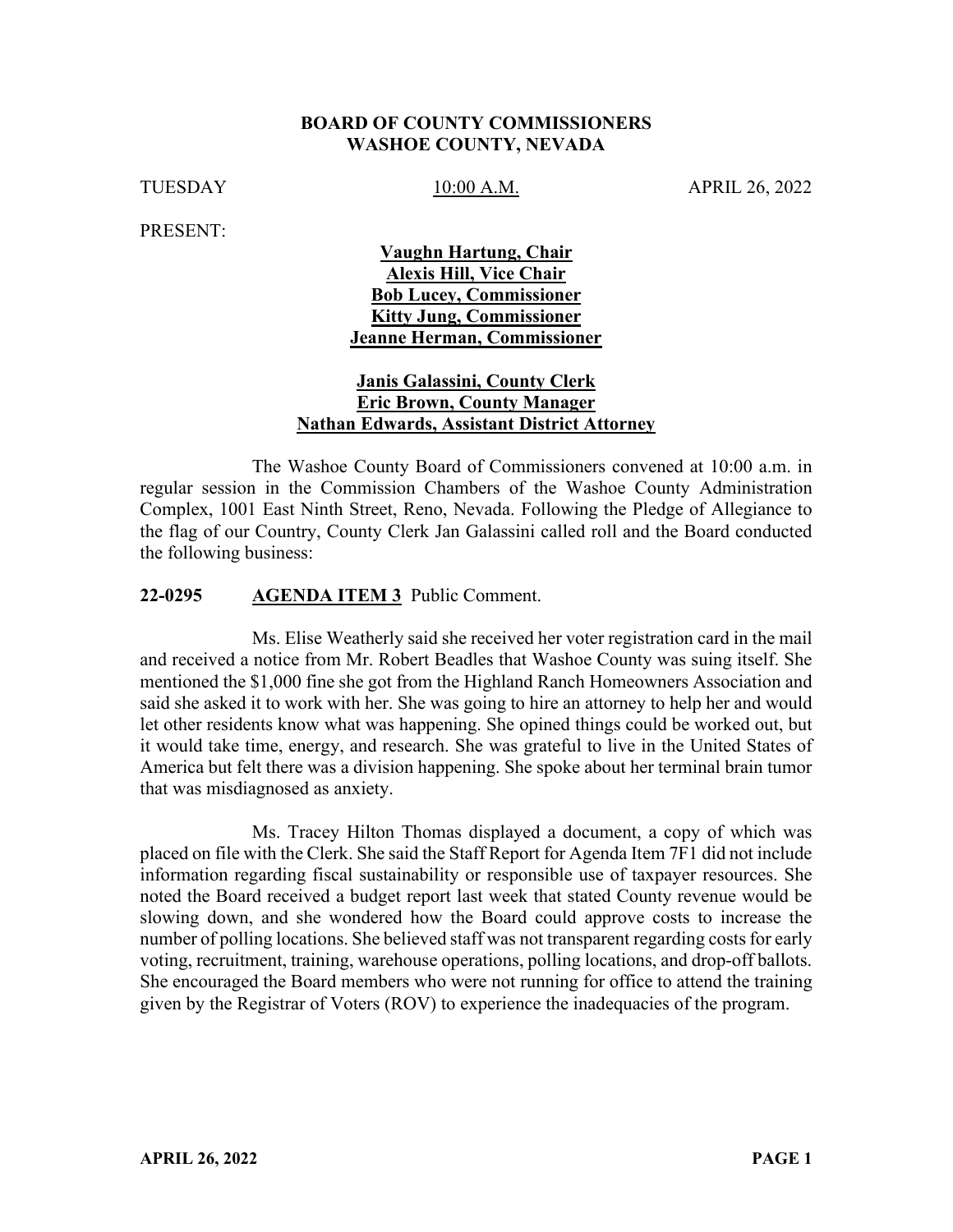Mr. Rob Pierce announced he was running for the Planning Commission north of the river and asked for the Board's support. He informed he was on the Board of Adjustments and volunteered at the Washoe County Sheriff's Office. He raised his family and built his life in Washoe County. He opined he had the expertise to perform the job duties well.

Mr. Tom Daly mentioned he was unable to stay for Agenda Item 21 regarding the Sierra Reflection additional extension of the final map submission. He believed the proposal to extend the deadline was an abusive process by the developer and was aided by the Washoe County Planning Department. He said the proposed extension discriminated against other developers who followed the rules and met the timeframe for filing a final map. He wondered how agencies would be able to meet the massive increase in demand in the rural area where the project was located. He noted the lack of an analysis on the impact on existing roads and schools, and he opined the request should be denied and a new tentative map be required.

Mr. Charles Mark Neumann informed he was on the Highland Ranch Homeowners Association and the Sun Valley Citizen Advisory Board. He was seeking a seat on the Planning Commission for north of the Truckee River, unincorporated Sun Valley, and would appreciate support from the Board of County Commissioners. He was a volunteer for a junior ski program and a baseball team. He wanted to do what was best for the community and believed he would be a valuable asset.

Ms. Janet Butcher opined people should have to prove citizenship and show voter identification to vote. She said any reputable software company would allow its code to be audited. She believed there was an issue in the Information Technology Department at the ROV and hoped the glitches were figured out. She requested sufficient date and time stamps at all polling locations for ballots that were dropped off. She spent her whole adult career in Information Technology and believed software could be manipulated.

Mr. Nicholas St. Jon displayed a document, a copy of which was placed on file with the Clerk. He noted information was collected from the ROV regarding provisional ballots. He thought there was a huge discrepancy in the number of voters who registered at Cold Springs and the documents provided from the ROV showed missing dates and voters with birth dates of 2027. He explained that according to the records, some voters were in the system twice and had voted twice. In addition, he was able to provide affidavits of people who testified they did not vote in Cold Springs. The affidavits would be provided to the Board by setting up a meeting with him.

# **22-0296 AGENDA ITEM 4** Announcements/Reports.

Vice Chair Hill noted the Tahoe Transportation Study could be found on the Community Services Department's website. Citizens could go to the website to provide feedback regarding public safety, parking, and multi-modal issues in Lake Tahoe. Virtual community meetings regarding the study would be held in mid-May. She thanked staff for their work on the project and mentioned she was excited to begin work and see outcomes.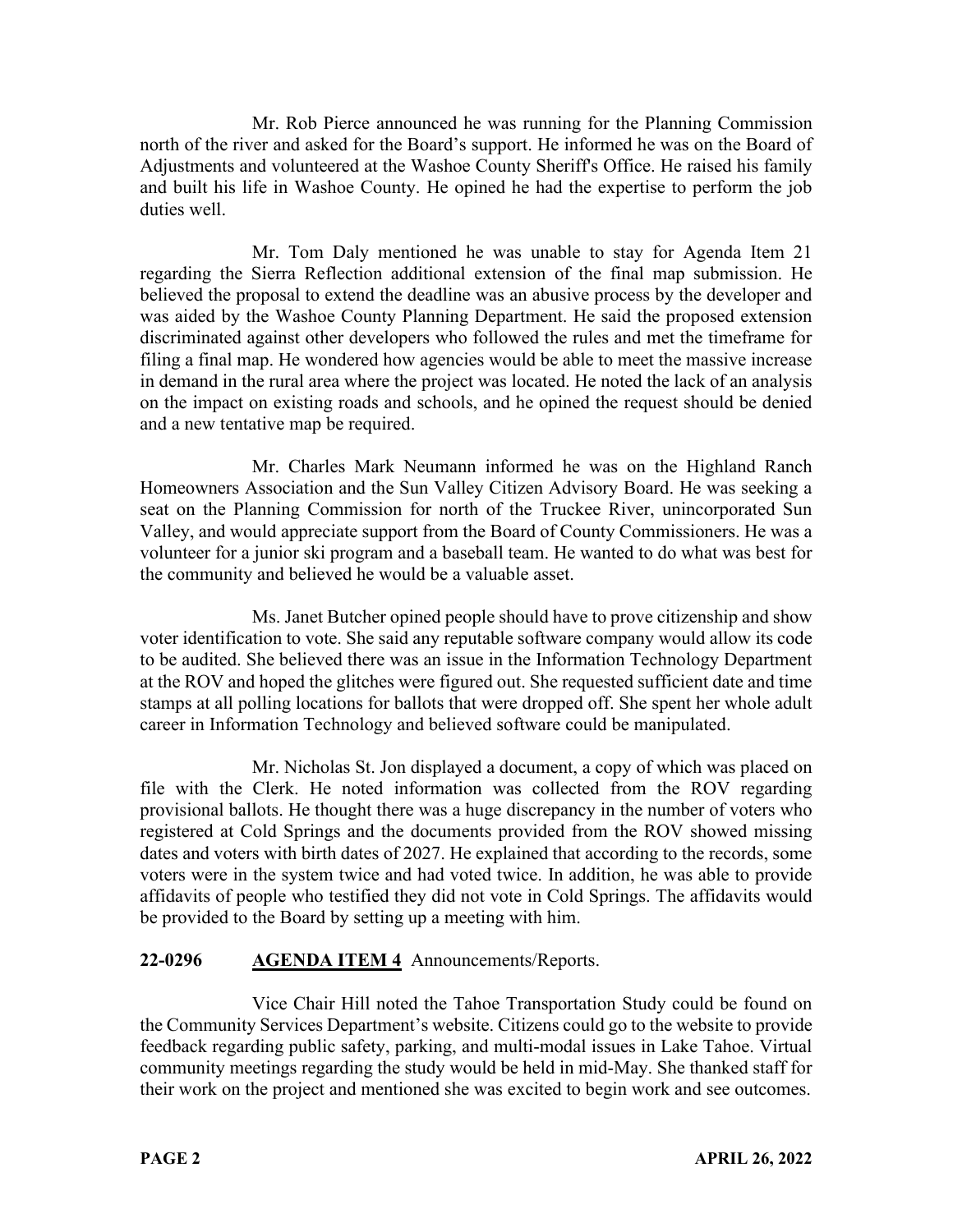Commissioner Lucey said interviews had been held to fill the Nevada Cooperative Extension Program (NCEP) Director position. The counties in Nevada funded the NCEP and the program was always evolving to offer more robust services. The candidates, he said, had been narrowed down to the finalists and an announcement would be made when the agreement was in place.

Commissioner Lucey noted the Board needed to make appointments to the Washoe County Wildlife Board. He mentioned Washoe County was the only county in the State that had term limits for its wildlife board. He requested an agenda item to change the term limits for the Washoe County Wildlife Board so members could participate for as long as they wished. It was difficult, he explained, to find and maintain qualified individuals who were willing to be members of that board.

Issues continued along the Mt. Rose Highway corridor due to decisions the Nevada Department of Transportation (NDOT) made without input from the community, Commissioner Lucey said. The advanced signal warning systems (ASWS) had been taken out in the westbound lanes going up the hill at the Thomas Creek intersection. That route was the major route for commercial traffic moving to and from Incline Village. He explained when driving up that grade in the summer, the sun was in your eyes and the ASWS was the only warning that a signal was impending.

NDOT continued improvements at Edmonton Drive to allow for increased residential housing. Commissioner Lucey said the improvements were challenging because commercial also existed in that area. He opined NDOT could not figure out how to make sure individuals could easily get on and off Edmonton Drive. He asked staff to analyze extending Butch Cassidy Drive through the developments up to Thomas Creek Road where there was an intersection. This, he explained, would make it a four-way stop and make it safer for people to get on and off Mt. Rose Highway.

Commissioner Jung congratulated Commissioner Lucey on his work with the NCEP. She said the County gave a lot of money to the program and it was great that Commissioner Lucey was part of the hiring process. The NCEP was another tool the County could use for funding, she opined. She believed the program would be beneficial to places the County had congregate people living because the NCEP could teach and provide horticulture services. She opined Commissioner Lucey had brought the NCEP into the 21st century with a more urban/suburban focus.

Chair Hartung opined the Board needed to have a more robust conversation regarding the ASWS. He noted since the removal of the ASWS on Pyramid Highway, there were skid marks at every intersection. The removal of the ASWS made Pyramid Highway more dangerous, he explained. NDOT claimed the ASWS was not needed because there were traffic lights at the intersection, however, NDOT did not take into account the high speeds on Pyramid Highway. He asked staff to retrieve video from the NDOT cameras for the recent accident on Mt. Rose Highway. He and Commissioner Lucey wanted to understand what happened during that incident. He had been told the timing on the yellow lights had been reduced.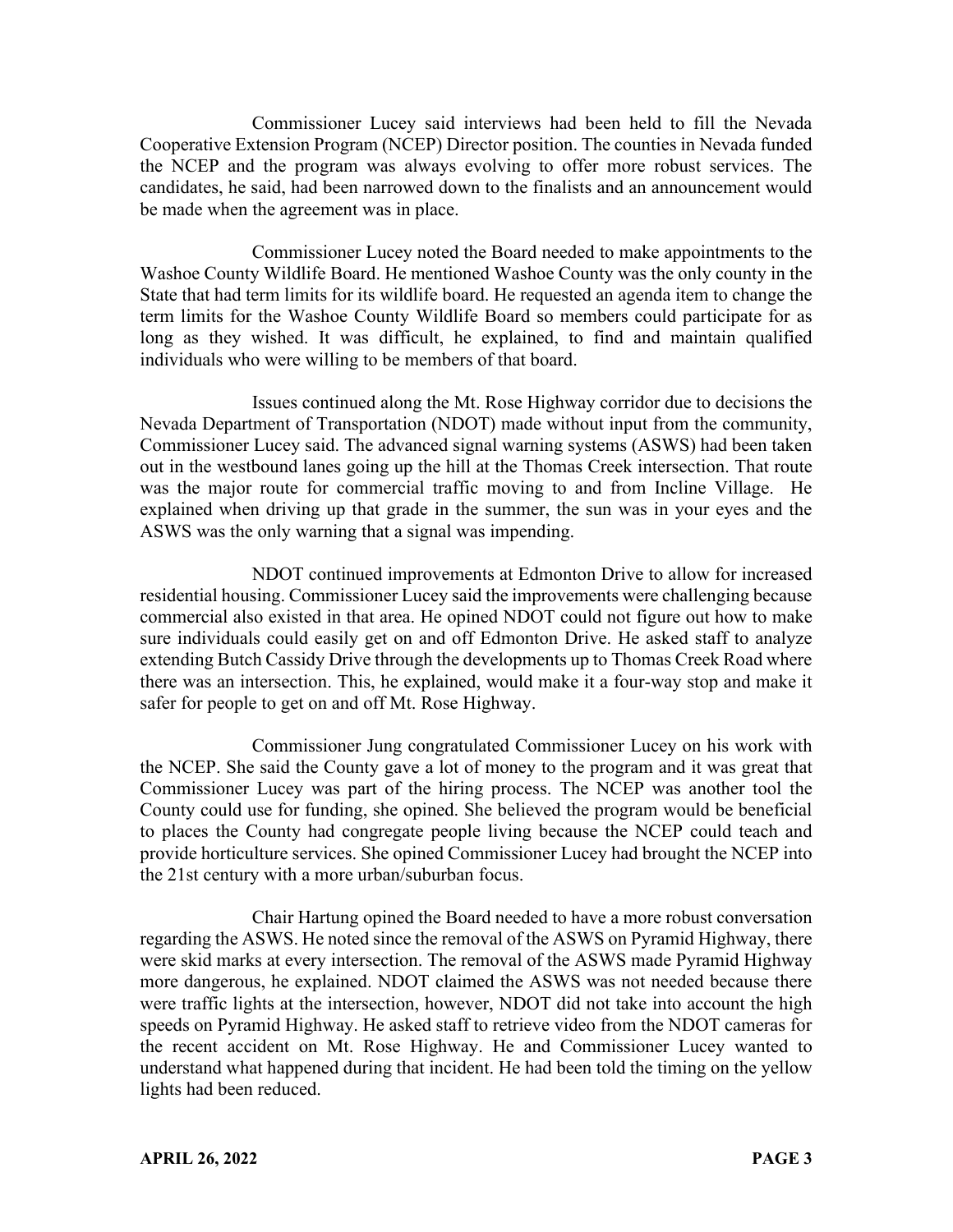Although the highway was an NDOT right-of-way, it went through the middle of communities, which meant the County had to respond. Chair Hartung spoke with many people in public safety who agreed NDOT had made the intersection more dangerous. He noted his conversations with NDOT and his letter to Governor Steve Sisolak had not been fruitful. NDOT, he explained, removed the ASWS to comply with the National Manual on Uniform Traffic Control Devices. He expressed frustration over the lack of capacity improvements to Pyramid Highway.

Chair Hartung wanted to understand the process of the date and time stamp for ballots dropped off at the polling locations. He said Commissioner Herman's reconsideration was logged and it would come before the Board in May.

Commissioner Jung suggested that Chair Hartung get help from her and Vice Chair Hill regarding the NDOT issues due to Governor Sisolak's party affiliation. She thought it would be beneficial to use the Board members strategically. She noted her issues with NDOT regarding the cleanup of Sun Valley Boulevard, Clear Acre Lane, and the exit at Wells Avenue. She opined the Board needed to change its tactics to get results from NDOT. Chair Hartung noted Commissioner Jung's advice was wise and he would follow up with her regarding the issue.

Vice Chair Hill asked for clarification on why the voter integrity resolution was being reconsidered. Chair Hartung clarified that the reconsideration was concerning the Highland Ranch density issue that Commissioner Herman had asked for.

**22-0297 AGENDA ITEM 5** Presentation and Update on FY 21/22 Third Quarter Status Report for the Washoe County Regional Detention Facility to include security of the jail, conditions of confinement, staffing and medical care of inmates housed at the Washoe County Sheriff's Office; acknowledge receipt of Report. Sheriff. (All Commission Districts.)

Chief Deputy Ralph Caldwell conducted a PowerPoint presentation and reviewed slides with the following titles: Welfare of the Inmates; Welfare of Inmates COVID-19 Update; Welfare of the Inmates COVID-19 FY 21/22 3rd Quarter; Washoe County Detention Facility Health Risk; Welfare of the Inmates; Welfare of the Inmates-Medical; NaphCare Medical Data (2 slides); 21/22 3rd Quarter ADP; 21/22 3rd Quarter Bookings; FY 21/22 Bookings (4 Year Avg); FY 21/22 3rd Quarter Average Length of Stay; FY 21-22 3rd Quarter Jail Data; FY 21/22 3rd Quarter Jail Fights; FY 21/22 3rd Quarter Inmate Assistance Program (DSU) Cost Savings; and Detention Services Unit Cost Savings 3rd Quarter 21/22.

Chief Deputy Caldwell said the Washoe County Sheriff's Office (WCSO) contracted with NaphCare to ensure inmates were screened upon arrival and cared for during their stay. He noted if an individual was determined to smuggle in drugs, even a well-trained deputy using a body scanner might have a hard time identifying items so the WCSO could make a lawful search. Due to this, the deputies constantly monitored and interacted with inmates to stay alert for signs and symptoms of overdoses. He noted the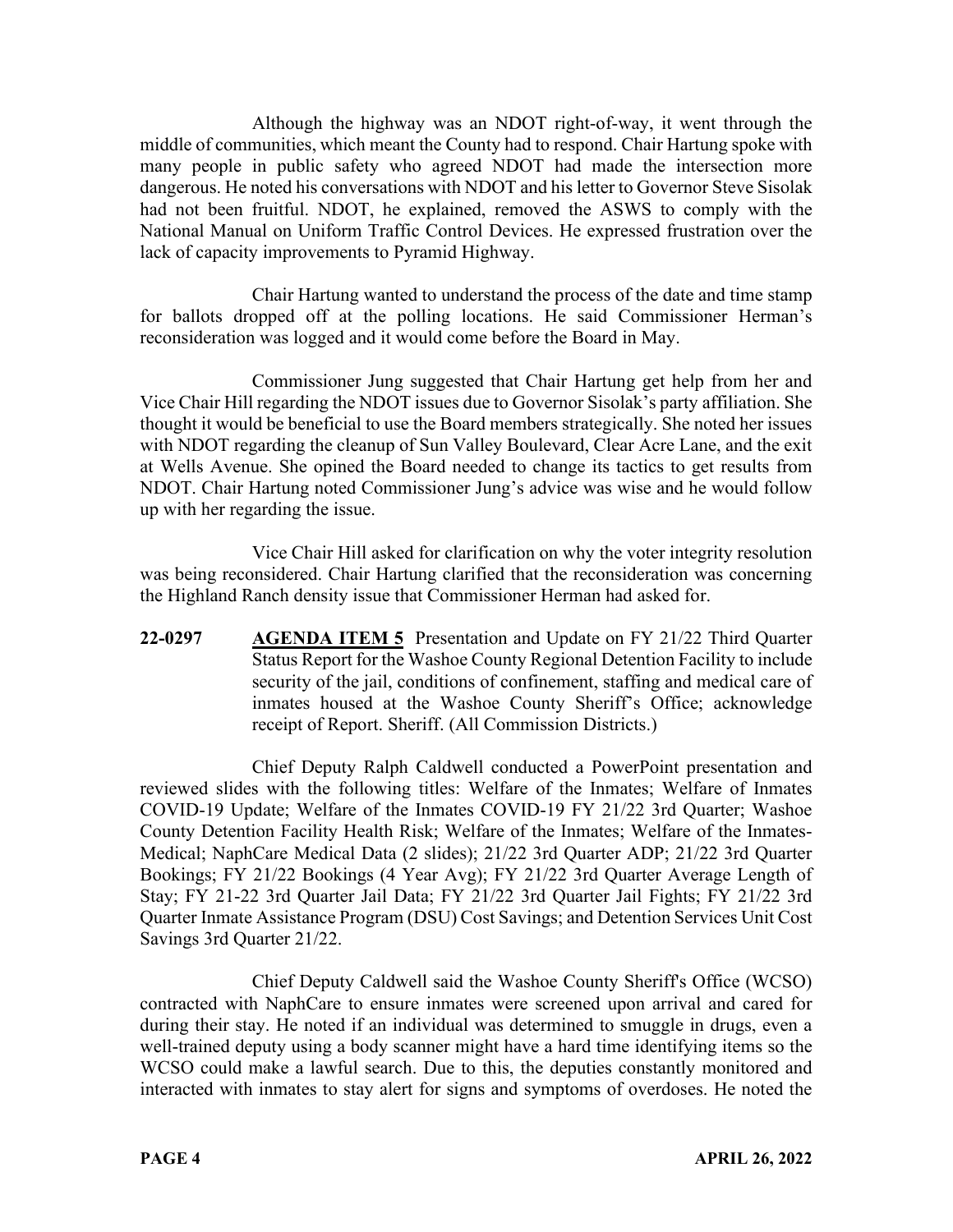WCSO worked with fire and other hazmat professionals to develop a reasonable decontamination protocol. The WCSO was still learning how to deal with fentanyl effectively to keep staff and inmates safe. The recent Bunk Project restricted an avenue for inmates to self-harm by making suicide attempts more difficult. This allowed the WCSO more time for intervention.

Chief Deputy Caldwell mentioned the WCSO medical staff was very busy based on the daily bookings and average daily population. The medical staff provided a significant amount of worker clearances for inmates, which allowed the jail to meet its obligation to run and maintain cleanliness in a cost-effective manner. He commented a large number of workers were needed for the kitchen and laundry facilities. He noted the high percentage of inmates that received mental health medications and said those needs ranged from basic maintenance medication to heavy doses of medication with supervision. He said the Transportation Unit was very active transporting inmates to specialist medical appointments.

Chief Deputy Caldwell explained the average daily population was influenced by factors, such as cash bail not happening as fast and inmates needing to stay in jail for their first appearance. He said the jail, at any given time, was holding between 30 to 40 inmates who were waiting for beds at the Lake's Crossing Center for competency hearings. The well-intentioned competency hearings resulted in the jail having to hold inmates for 180 days or more while they waited for hearing availability. He commented Detention Command staff was working with Judge Lynne Simons regarding the WCSO contract and a medical provider who could provide competency-based program treatment. He opined this could shorten the stays of inmates waiting for competency hearings.

National trends in crime had been reported, but Chief Deputy Caldwell thought the downstream effects of the pandemic in Washoe County remained to be seen. He commented the number of fights was a bit high for the quarter compared to the previous quarter, but they were not much over the average. He explained the jail had seen a hardening of its population with a higher percentage of murder and violent felonies.

Chief Deputy Caldwell was extraordinarily proud of the work the Detention Services Unit (DSU) did to identify inmates that were agreeable to diversion and treatment. He remarked that every inmate out of jail early saved the WCSO money and lowered its risk of liability.

Vice Chair Hill recalled that Chief Deputy Caldwell mentioned staffing issues in his presentation, and she indicated the Board had been supportive of increasing staffing for the jail. She stated the Board prioritized safety at the jail and asked for clarification on staffing issues. Chief Deputy Caldwell appreciated the Board's help in addressing staffing and said the staffing issues were related to the lag time of approving dozens of positions, recruitment, background checks, scheduling staff for the academy, and the 16-week field training program. He explained working with the minimum amount of staff created problems when deputies called in sick or were pulled to guard inmates who went to the hospital.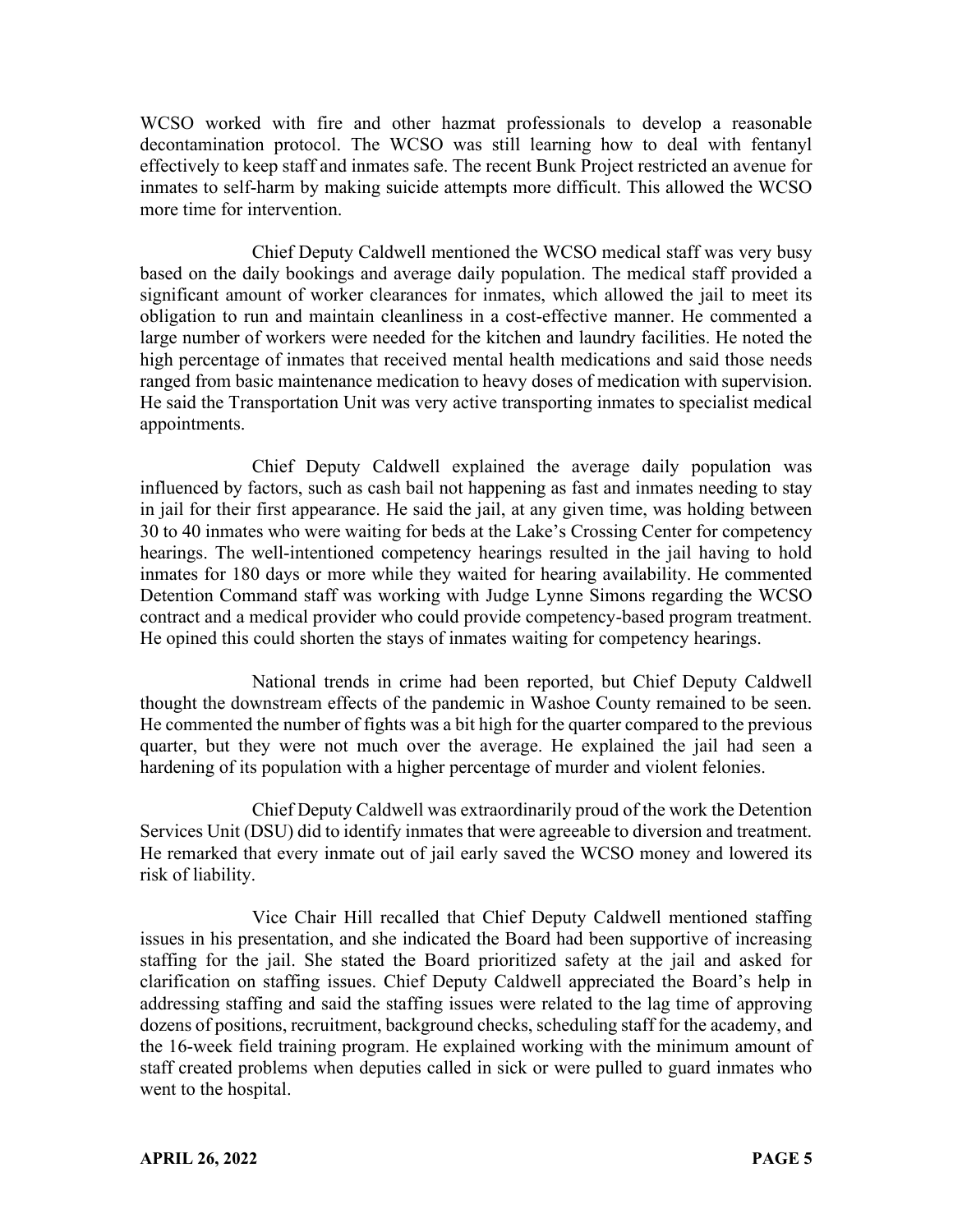Vice Chair Hill said it would be helpful for the Board to receive staffing updates in future presentations. She mentioned the Lake's Crossing Center facility that was shared by all agencies in Nevada and asked whether the WCSO planned any advocacy at the State Legislature to have a separate facility for Clark County. She asked how the Board could help the WCSO with that process. Chief Caldwell believed there had been efforts in that direction but said he would need to clarify with the legislative liaison Captain Corey Solferino what action had been taken.

Vice Chair Hill noted the issue was a priority for the Board and opined it would be beneficial to engage the County's legislative team in the matter. Chief Deputy Caldwell believed the allocation of beds was not proportional to each county's population and said a reallocation of how beds were given out would be helpful. He believed the current process was on a first-come, first-served basis. Vice Chair Hill noted there was a lot of money for capital projects, and she suspected Clark County would want its own facility.

Commissioner Jung asked for a report on the COVID-19 (C19) transmission rates at the jail over the past two years. Chief Deputy Caldwell said he would speak with the Director of Nursing at NaphCare for that information. Commissioner Jung wondered whether inmates with new children were given parenting classes. She opined the nurses at the District Board of Health or NaphCare could provide that service. She thought the classes would be a great opportunity to improve the lives of the inmates, as well as their children. Chief Deputy Caldwell said he would find out whether parenting classes were being provided at the jail.

Commissioner Jung recalled Chief Deputy Caldwell's previous comments about transport services for inmates and wondered whether the transports were for medical or court purposes. She opined inmates should be making court appearances electronically. Chief Deputy Caldwell noted that one benefit to come out of C19 was the ability to recognize more efficient processes, such as video hearing rooms at the jail. Commissioner Jung said the technology was available and it was a waste of time and resources to transport inmates to court. Chief Deputy Caldwell reassured that the jail had cut the physical transports down to a bare minimum.

Commissioner Jung asked for clarification regarding inmates held for competency hearings. Chief Deputy Caldwell explained that Nevada Revised Statute (NRS) 178 addressed competency hearings for inmates. Historically, an inmate's competency was not brought up, however, those laws had changed and minor misdemeanors required a competency hearing. The jail had to house an inmate waiting for a competency hearing until a bed became available at the Lake's Crossing Center facility.

Commissioner Jung noted that was a bad situation for the jail to be in, and she opined a solution needed to be found. Chief Deputy Caldwell agreed and said the WCSO was addressing the issue through its contracted medical provider. The medical provider had a program that was used in other jurisdictions to determine competency and was researching whether that program would meet NRS 178 guidelines.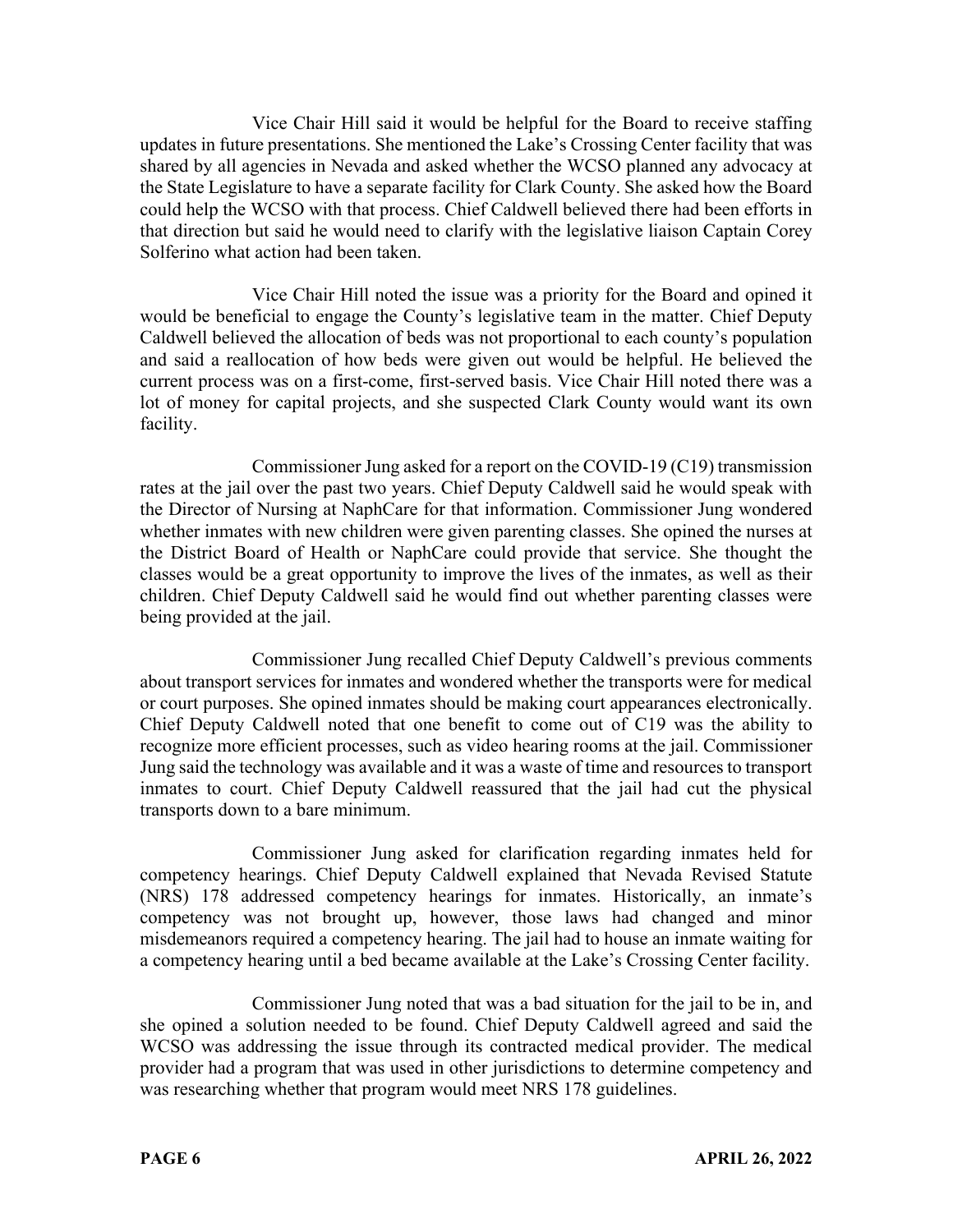Commissioner Jung said when she and Commissioner Lucey were seeking a new medical supplier, they found that the best practice was the least amount of time a non-violent offender served, the better. Serving long periods of time could cause a person to lose their job or housing, which would result in that individual needing homeless services. Chief Deputy Caldwell stated he and Sheriff Darin Balaam agreed with that statement.

Commissioner Jung acknowledged the increase in days an inmate spent at the jail was an unintended consequence and said the issue needed to be resolved. She informed Chief Deputy Caldwell she was happy to seek out medical service providers if needed. Chief Deputy Caldwell noted the current medical service provider was ready to start a competency program, but research had to be done to determine whether the courts would recognize the treatment.

Commissioner Jung asked whether the WCSO was doing medical intervention to deal with opioid addiction. Chief Deputy Caldwell responded the jail used Medically Assisted Treatment (MAT) for opioid addiction. Commissioner Jung opined MAT was the best treatment for individuals with opioid addiction. Chief Deputy Caldwell said that opinion was supported at the jail, and staff recognized addiction was not a character flaw. Commissioner Jung stated the reason the Board was happy to help the WCSO with budget requests was that it believed in Sheriff Balaam and his problem-solving approach. She opined a problem-solving approach, rather than a punitive approach, created more value for the community.

Chair Hartung asked why mobile dialysis was not done at the jail anymore. Chief Deputy Caldwell responded the jail had reliability and machine maintenance issues with the vendor. He explained when the dialysis was done at the jail, it was located in a remote location that required additional deputies for security. He said it made more sense to organize the dialysis treatment two days a week and have officers transport the inmates to one dialysis location.

Chair Hartung asked for the number of dialysis patients the jail housed. Chief Deputy Caldwell responded the number fluctuated but it was three inmates the last time he checked. Chair Hartung acknowledged the number was lower than he thought and agreed it did not make sense for the jail to have a dialysis machine. Chief Deputy Caldwell noted the process could change if the jail got an influx of dialysis patients.

Chair Hartung asked whether follow-up was done for inmates treated for addiction after they left the jail. Chief Deputy Caldwell said if the treatment was courtordered then follow-up was done when the individual was re-arrested or failed to comply with the judge's orders. If the sentence was served or suspended, the individual was released to a program by a DSU deputy. He was unsure whether the DSU deputies tracked every individual after they left, but he would research the matter. Chair Hartung thought it was important for the Board to address how to keep individuals continuing on their path to recovery to avoid returning to jail.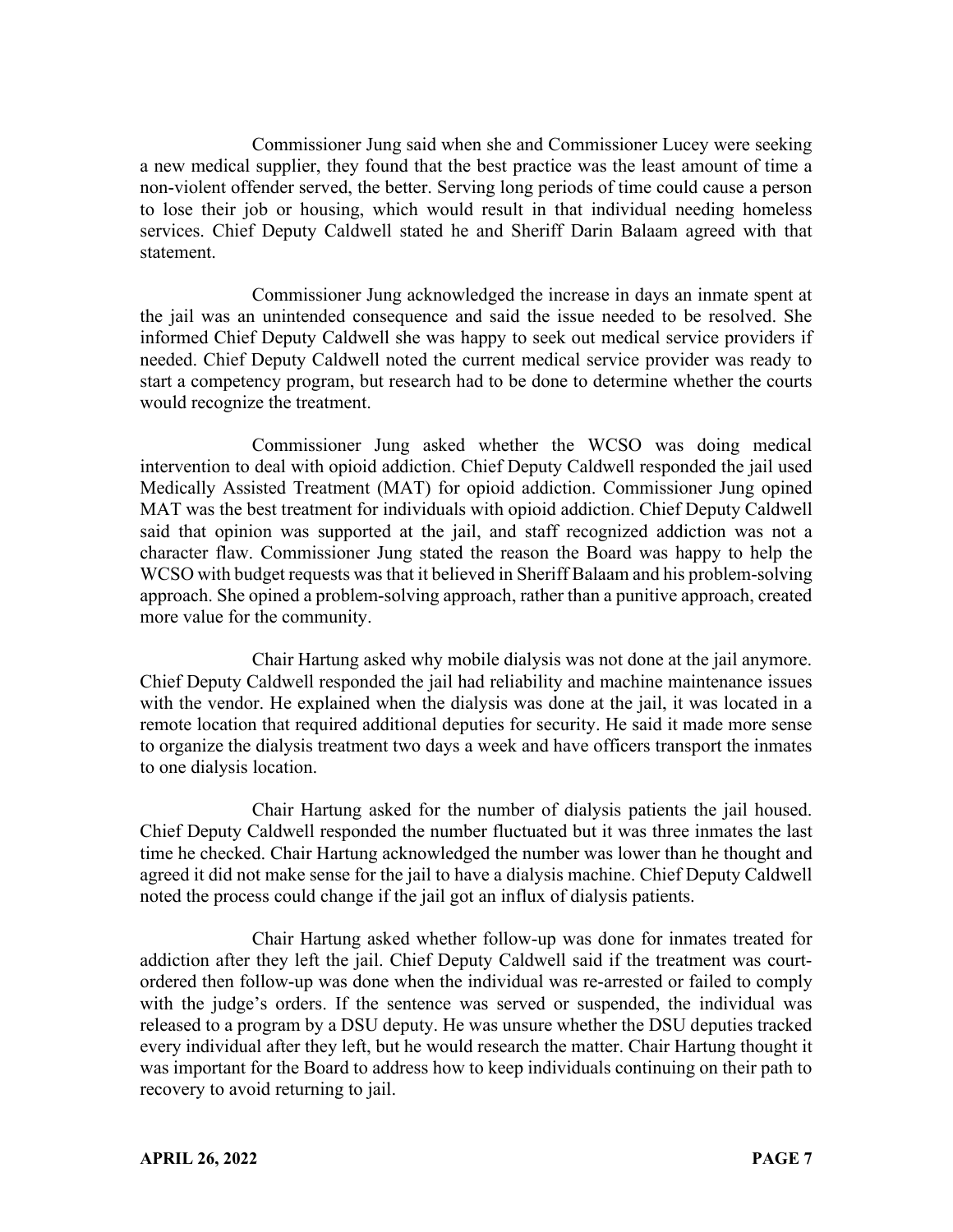On a past tour of the jail, Vice Chair Hill heard complaints from female inmates about the lack of work clearances. She noted at the last presentation from the WCSO, that she was told there was not enough staffing to give female inmates work clearances. She asked for an update on the matter and informed she would schedule another tour of the jail soon. Chief Deputy Caldwell said staff was analyzing a way to form a kitchen staff for female inmates, however, there were only seven female inmates that qualified to be on the work crew. The issue, he explained, was finding a job appropriate for the security level of the female inmates. Chair Hartung indicated he would set up a schedule to tour the jail more regularly.

**22-0298 AGENDA ITEM 6** Presentation and discussion by Gabrielle Enfield, Community Reinvestment Manager, regarding a status update for the State and Local Fiscal Recovery Fund (SLFRF) grant (\$91,587,038) awarded to Washoe County pursuant to the American Rescue Plan Act of 2021 (ARPA). Manager's Office. (All Commission Districts.)

Community Reinvestment Manager Gabrielle Enfield conducted a PowerPoint presentation, a copy of which was placed on file with the Clerk, and reviewed slides with the following titles: What is Community Reinvestment; Washoe County ARPA Projects; Washoe ARPA Status Update; Project Summary Data; New Community Grant Program; Community Grant Program; Community Grants Timeline; and Upcoming Priorities ARPA.

Ms. Enfield noted the Build Back Better Fund was a bill that focused on funding for childcare, energy efficiency, and public health. She said the County was working with its departments to apply for additional federal funding and opportunities. The grant writing team had recently submitted a \$25 million grant to the Department of Transportation for roads. One of the first grants the grant writing team wrote had recently been awarded for support, treatment, accountability, and recovery.

The Community Reinvestment staff was supporting federal appropriations through Congress and had submitted appropriations requests for fiscal years 2022 and 2023. She said the Cares Campus received \$12 million and the Washoe County Sheriff's Office was awarded \$2.3 million for its infirmary design. Staff would assist in the application and implementation of those projects.

Ms. Enfield stated the County departments had submitted reports for the ARPA funding and the analysts would send that information to Treasury. She said five large contracts would come before the Board in May for \$17.6 million. She noted there were anticipated difficulties, such as projects coming in over anticipated costs and difficulty getting contractors to bid on projects. She introduced Fiscal Compliance Officer Amber Bunkowski and explained Ms. Bunkowski was an experienced grants accountant who would be doing financial tracking and budgeting for projects.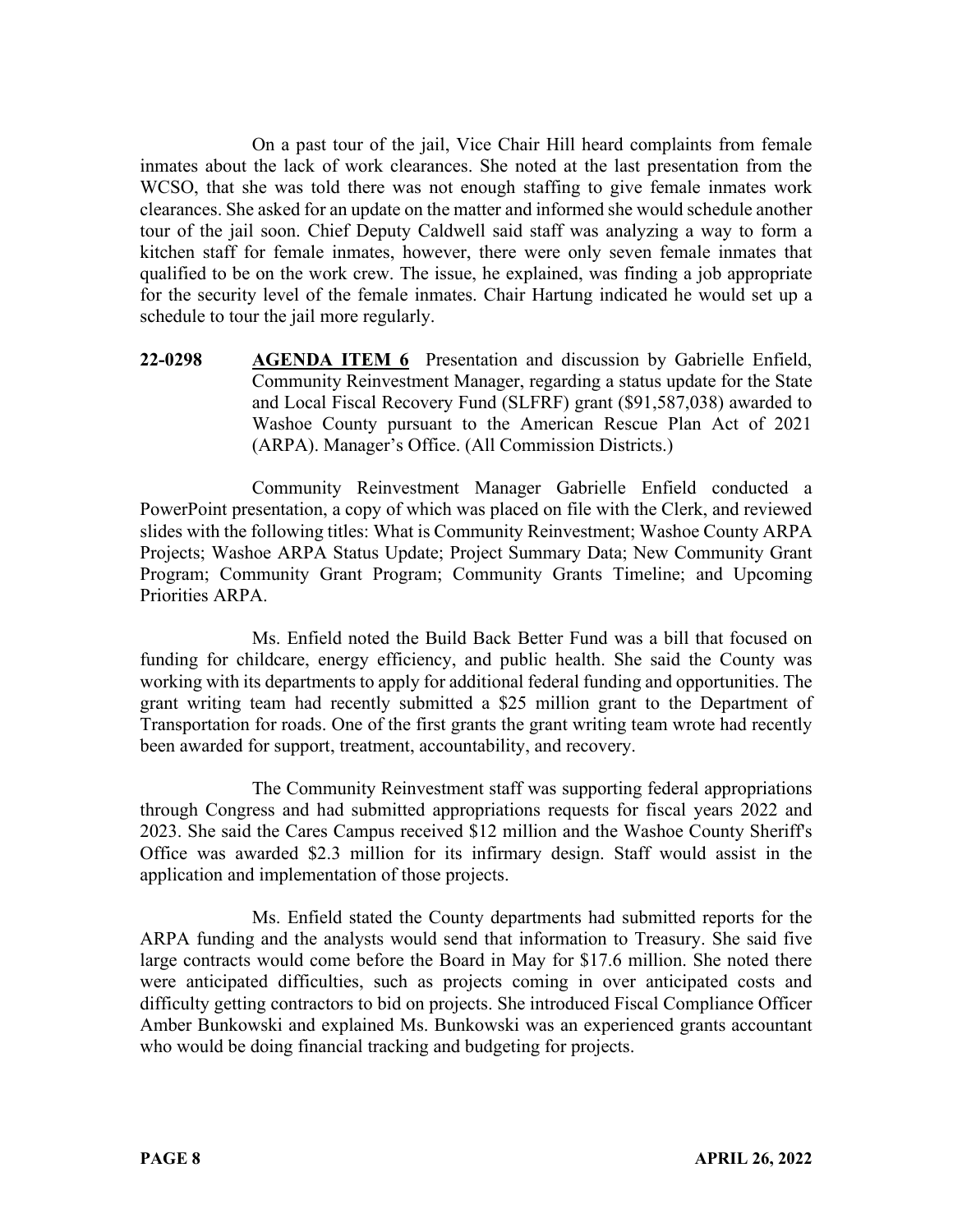Ms. Enfield said the majority of the projects had been started and one project, the Sparks Justice Core AV Project, had been completed. The majority of the projects were focused on negative economic impacts, such as homeless services, construction capital improvement projects, youth services, and social services. She explained collaborative grantmaking had been done with the Cities of Sparks and Reno in the past and could be done again with the Community Grant Program. The public data dashboard would enable staff to track spending on projects and provide transparency to the community.

Vice Chair Hill suggested Ms. Enfield's staff research how nonprofits could assist the County with projects. She opined there was a real opportunity to do transformational programming. Ms. Enfield responded that opportunity had been identified as part of the evaluation criteria. Vice Chair Hill reminded that the Board had discussed how to invest in park infrastructure and asked the Community Reinvestment Team to keep that in mind when looking at future grant opportunities. She believed the North Valleys Library Project would be transformational if done, and she asked Ms. Enfield to keep that project in mind for funding.

Vice Chair Hill asked whether staffing would be added with the next tranche of money. Ms. Enfield said that allocation decisions had not been made yet, but a discussion would be held to identify needs and priorities for the second tranche. Vice Chair Hill thanked Ms. Enfield for her work and said she was eager to see the investments in the community. Ms. Enfield relayed that the grant writing team had a meeting with the Parks Department to discuss how to utilize grant resources.

If staffing was included in the next tranche, Chair Hartung wanted to see a sustainability plan showing how the County would sustain the staffing during an economic downturn. He wondered how the \$4 billion in federal infrastructure funding would be disseminated and asked if the State chose how that money was distributed. Ms. Enfield explained the \$4 billion amount was taken from a press release by Governor Steve Sisolak. The State released a breakdown of how the amount would be distributed. Historically, Chair Hartung communicated, 70 to 80 percent of the money went to Clark County and the remaining 16 counties split what was left. He mentioned there was a huge need in Northern Nevada for some of that money.

Chair Hartung sought to understand the distribution of funds and wondered whether Commissioner Jung and Vice Chair Hill could lobby the State for much-needed upgrades and road maintenance for the County.

Commissioner Jung remarked that park and library use tended to encompass a large portion of the population. While she appreciated the investment made into homeless services, she encouraged the Board to think about what would benefit the working- and middle-class families. She believed the average County voter and taxpayer would want to see how they benefitted from the ARPA funds. She recalled something similar Vice Chair Hill was working on regarding daycare affordability.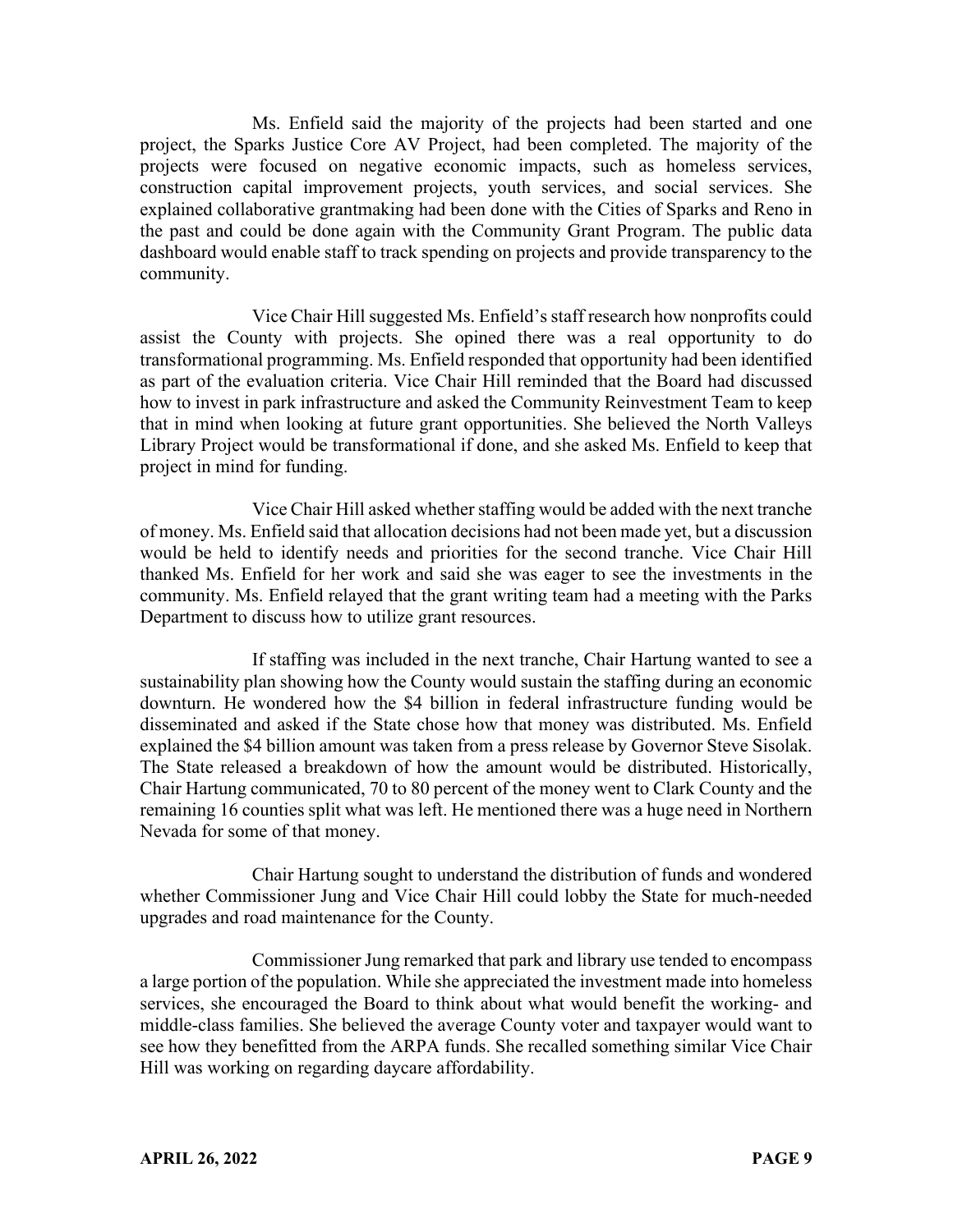Chair Hartung said the request for new parks was something he heard often from constituents. He explained in the past the County forced developers to set aside parcels for parks in neighborhoods. He said funding for parks was lost and those parcels did not get used within the agreed-upon time period, so they reverted to the original property owner.

Vice Chair Hill requested funding for the Affordable Housing Trust Fund and noted the fund affected the ability of people to move out of the Cares Campus and obtain a home. She spoke with developers who wanted to help people get into their first homes and wondered how to leverage State and County money to make that happen. She believed the State Infrastructure Bank had opportunities for the County to leverage bond money it either did not have to pay back or could pay back at a low interest rate.

Vice Chair Hill opined an allocation of ARPA funding for public art would be beneficial. She believed there were opportunities for the Community Reinvestment Group to help the County recognize funding opportunities for Main Street.

# **CONSENT AGENDA ITEMS** – **7A1 THROUGH 7F3**

- **22-0299 7A1** Approval of minutes for the Board of County Commissioner's regular meeting of March 22, 2022. Clerk. (All Commission Districts.)
- **22-0300 7B1** Recommendation to 1) approve roll change requests, pursuant to NRS 361.765 and/or NRS 361.768, for errors discovered on the 2019/2020, 2020/2021 and 2021/2022 secured and unsecured tax rolls 2) authorize Chair to execute the changes described in Exhibits A and B and 3) direct the Washoe County Treasurer to correct the error(s). [cumulative amount of decrease to all taxing entities \$192,685.19]. Assessor. (All Commission Districts.)
- **22-0301 7C1** Recommendation to approve an Employee Residence Agreement between Washoe County and Ken B. Smith (Community Services Department, Operations Division employee) to allow occupancy within the County owned residence (Vya Road Maintenance Facility) located at 82185 State Route 34, Unit A, Gerlach, NV 89412, commencing retroactive to April 1, 2022 [at no cost and in exchange for caretaker and emergency road response service to the Vya area]. Community Services. (Commission District 5.)
- **22-0302 7C2** Recommendation to approve the Agreement for the Golden Valley Aquifer Recharge Assessment between Washoe County and Terraphase Engineering effective April 26, 2022, to provide engineering analysis and recommendations for artificial recharge activities in the Golden Valley Groundwater Aquifer [at a cost of \$102,983 which will be 100% funded from the Golden Valley Aquifer Recharge Program under Washoe County Ordinance 1548]. Community Services. (Commission Districts 5.)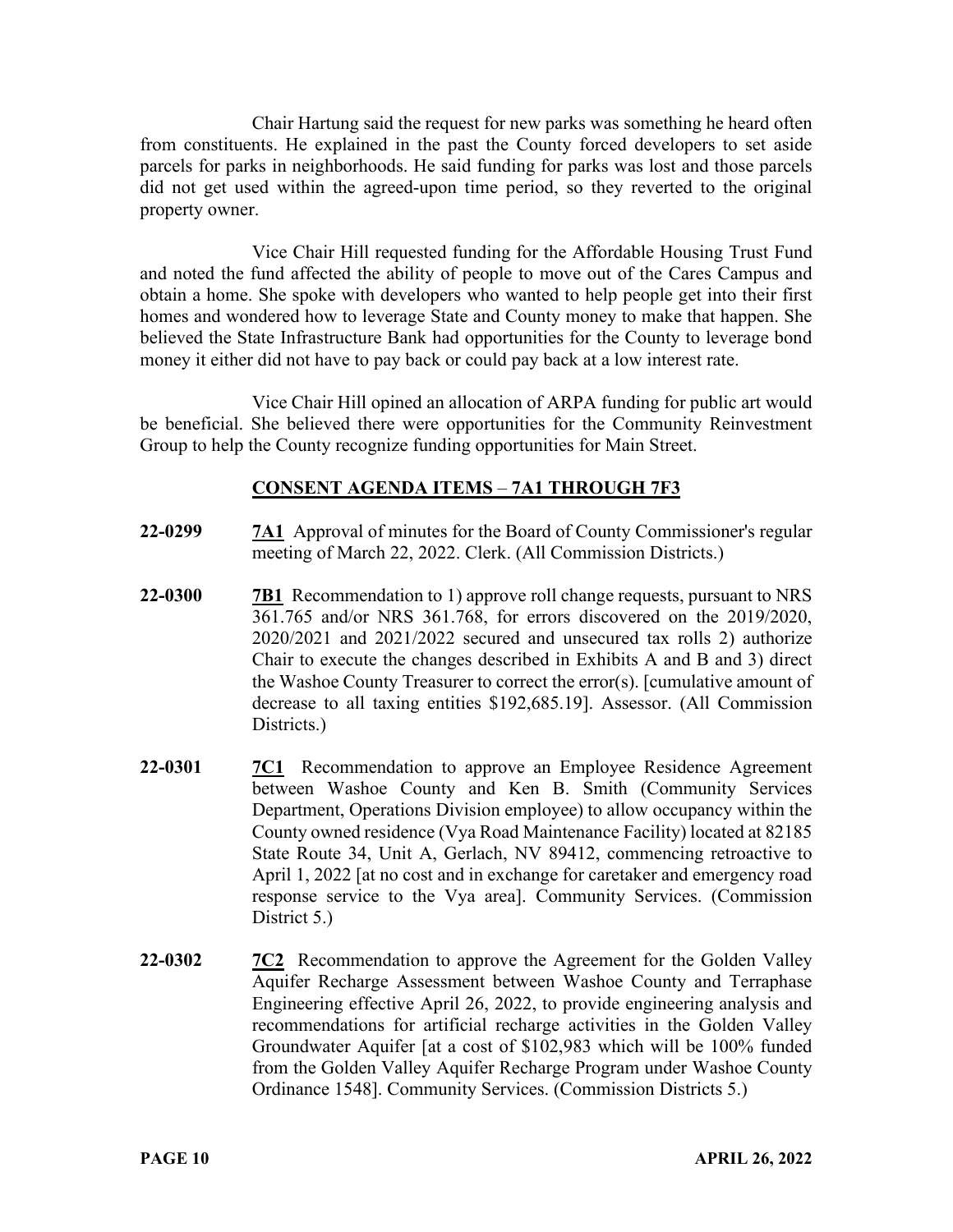- **22-0303 7C3** Recommendation to approve a Professional Services Agreement between Washoe County and Nichols Consulting Engineers, Inc., [\$117,430.00] effective April 26, 2022, through December 30, 2022, for pavement condition data collection services as required under the provisions of Nevada Revised Statute (NRS) 365.550, NRS 625.530, and the 2050 Regional Transportation Plan Section 6.2. Pavement data collection, used for monitoring the conditions of roadway pavement within Unincorporated Washoe County leads to improved management, quality and performance of County roadways while minimizing maintenance and replacement costs. Community Services. (All Commission Districts.)
- **22-0304 7D1** Acknowledge various one-time in-kind gift donations at an estimated value of [\$2,820.00] from the Reno Rodeo Foundation and Tru Vista accepted by Second Judicial District Court (SJDC) in support of the Reading Room Project and Minor Guardianship Program during FY 2022. District Court. (All Commission Districts.)
- 22-0305 7E1 Recommendation to approve the appointment of Kevin Joell to fill an unexpired term left by Jennifer Oliver, beginning April 26, 2022 and ending on June 30, 2025; and Timothy Dake to fill an unexpired term left by Heidi Anderson, beginning April 26, 2022 and ending on June 30, 2023 for the Washoe County Open Space and Parks Commission. Applicants include: Kevin Joell, Timothy Dake, and Omer L. Rains. Manager's Office. (All Commission Districts.)
- **22-0306 7E2** Recommendation to approve a 2022 Nevada State Emergency Response Commission (SERC), Hazardous Materials Emergency Preparedness (HMEP) Mid-Cycle grant from State of Nevada SERC for [\$14,484.00, no county match required]; Grant Term: Retroactive from March 18, 2022 through September 30, 2022; If approved, authorize the Chairperson to execute grant documents and authorize the County Manager or his designee, to sign the Washoe County Sub-Grant Agreement between Washoe County and the Reno Fire Department (RPD) per NRS 244.1505, in the amount of \$14,484.00 for backfill and overtime to participate in a Chemical, Biological, Radiological, Nuclear and Explosives (CBRNE) Exercise: approve Resolution necessary for same; and direct the Comptroller's Office to make the appropriate budget amendments. Manager's Office. (All Commission Districts.)
- **22-0307 7E3** Recommendation to (1) approve the amended lease terms between Washoe County and the Housing Authority of the City of Reno, for the County to occupy the property located at 1775 East 4th Street, Reno, Nevada, 89512, for an amended term (December 8, 2021- June 30, 2022) to provide Nevada Cares Campus additional space and electrical and utility access for overflow shelter for individuals experiencing homelessness,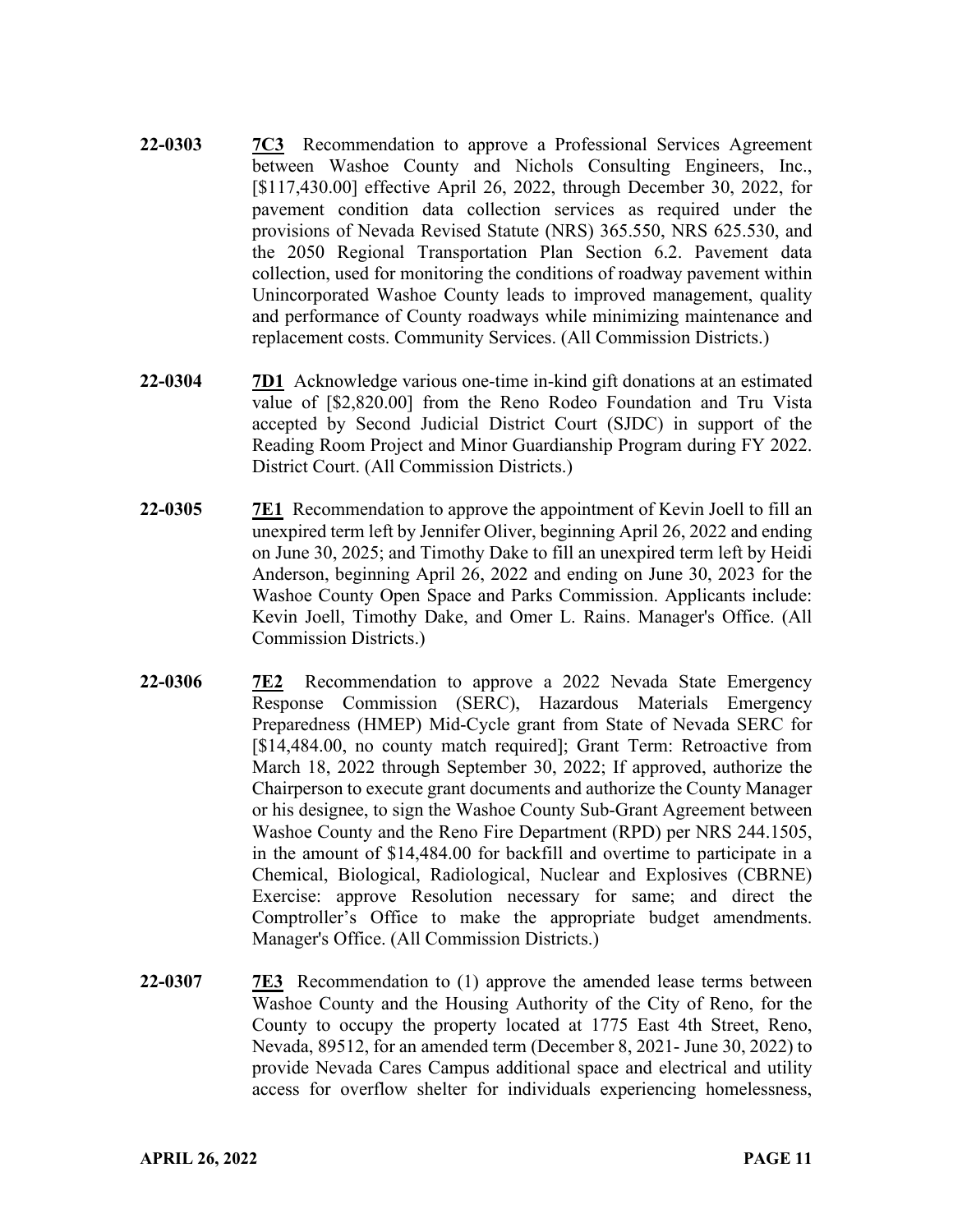parking, temporary office space and construction staging; (2) if approved, authorize County Manager Eric Brown to execute the lease and authorize the County Manager Eric Brown to execute all necessary agreements, warrants and checks for the effectuation of the same; (3) approve the use of Fund 223-4 (Cost Center 223420) in the amount of \$1.00 needed to support the Fiscal Year 2022 lease cost. Manager's Office. (All Commission Districts.)

- **22-0308 7F1** Recommendation to accept Registrar of Voters' report of the Early Voting locations and schedule for the 2022 Primary Election per NRS 293.3561(2b). Registrar of Voters. (All Commission Districts.)
- **22-0309 7F2** Recommendation to approve an Interlocal Agreement between the County of Washoe and the City of Sparks for election services provided by Washoe County for the 2022 primary and general elections (approximate reimbursement received by the County will vary according to number of registered voters, candidate races and questions placed on the ballot by City of Sparks). Registrar of Voters. (All Commission Districts.)
- **22-0310 7F3** Recommendation to approve an Interlocal Agreement between the County of Washoe and the City of Reno for election services provided by Washoe County for the 2022 primary and general elections (approximate reimbursement received by the County will vary according to number of registered voters, candidate races and questions placed on the ballot by City of Reno). Registrar of Voters. (All Commission Districts.)

There was no response to the call for public comment on the Consent Agenda Items listed above.

On motion by Vice Chair Hill, seconded by Commissioner Jung, which motion duly carried on a 5-0 vote, it was ordered that Consent Agenda Items 7A1 through 7F3 be approved. Any and all Resolutions or Interlocal Agreements pertinent to Consent Agenda Items 7A1 through 7F3 are attached hereto and made a part of the minutes thereof.

# **BLOCK VOTE – 8, 9, 11, 12, 13, 14, 15, 16, 18, 19, and 20**

**22-0311 AGENDA ITEM 8** Recommendation to reject all bids submitted for the Field Creek Effluent Fill Station and Arrowcreek Parkway Improvement Project, due to the lowest bid far exceeding the engineer's estimate and allocated budget of \$500,000.00, pursuant to Nevada Revised Statute 338.1385(6)(d). The Project was intended to construct a truck fill station to provide reclaim water for use on construction projects. Community Services. (Commission District 2.)

There was no response to the call for public comment.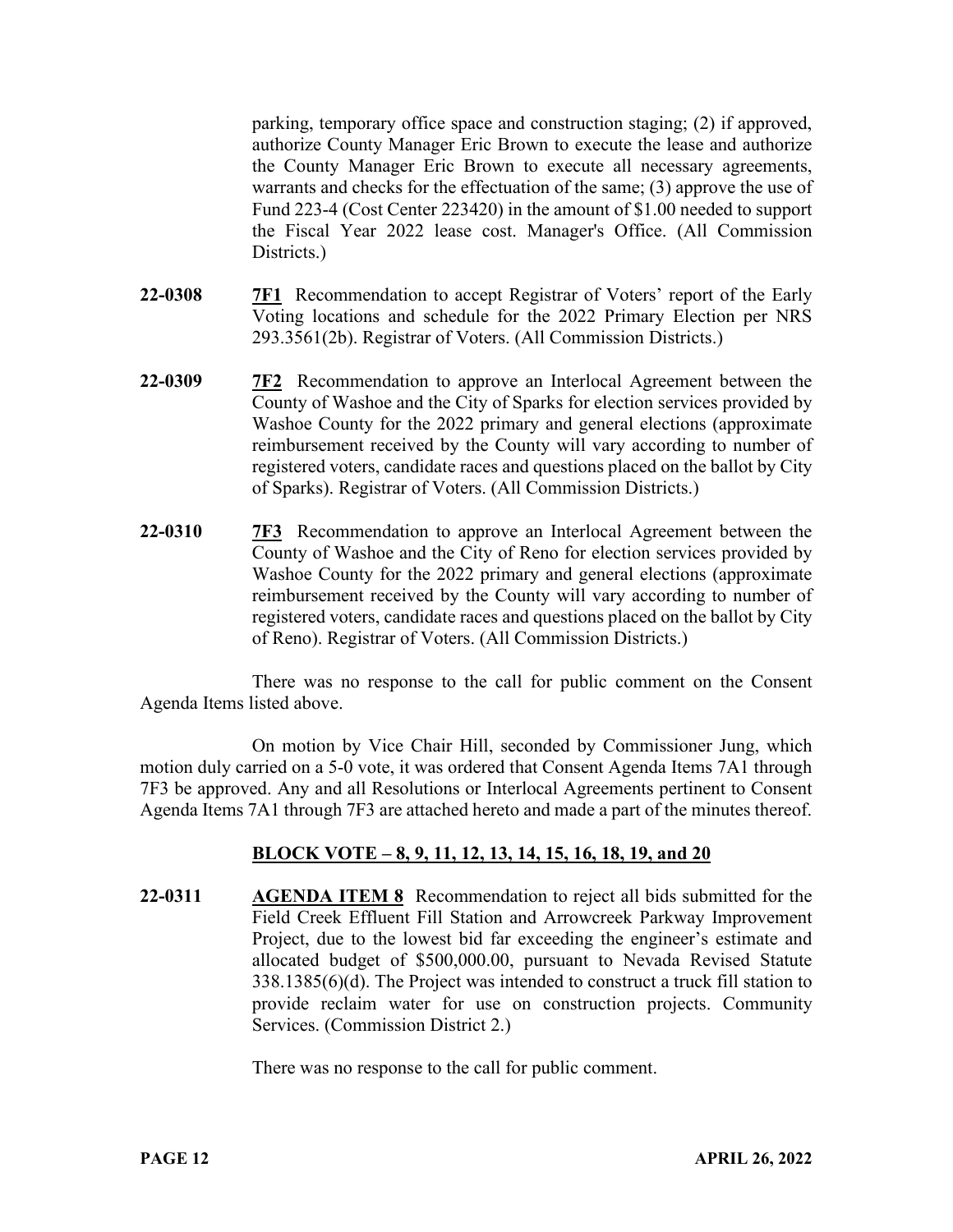On motion by Vice Chair Hill, seconded by Commissioner Lucey, which motion duly carried on a 5-0 vote, it was ordered that Agenda Item 8 be rejected.

**22-0312 AGENDA ITEM 9** Recommendation to: 1) approve an Interlocal Cooperative Agreement for Reimbursement between Washoe County and the Regional Transportation Commission (RTC) [reimbursing Washoe County in the amount of \$350,000.00] for design and construction of culvert grates to prevent unauthorized entry into the Veterans Parkway/South East Connector culvert system north of Pembroke Road, within unincorporated Washoe County's right-of-way; and, 2) approve an Interlocal Cooperative Agreement for Reimbursement between Washoe County and the RTC [reimbursing Washoe County in the amount of \$30,000.00] for design and construction of culvert grates to prevent unauthorized entry into the Veterans Parkway/South East Connector culvert system south of the Truckee River bridge, within the City of Sparks right-of-way. Community Services. (Commission District 2.)

There was no response to the call for public comment.

On motion by Vice Chair Hill, seconded by Commissioner Lucey, which motion duly carried on a 5-0 vote, it was ordered that Agenda Item 9 be approved. The Interlocal Contract for same is attached hereto and made a part of the minutes thereof.

**22-0313 AGENDA ITEM 11** Recommendation to approve Intrastate Interlocal Contract between Public Agencies, the County of Washoe, Second Judicial District Court and the State of Nevada, Department of Health and Human Services and Division of Welfare and Supportive Services, for Master's System July 1, 2022 through June 30, 2026, for the purpose of enforcing child support obligations, locating non-custodial parents, establishing paternity, obtaining child support and adjusting support orders. The not to exceed amounts for each fiscal year are FY23 \$372,954; FY24 \$380,263; FY25 \$387,718 and FY26 \$395,323 for a total not to exceed amount of [\$1,536,258], reimbursed through federal Title IV-D funds, no match required. District Court. (All Commission Districts.)

There was no response to the call for public comment.

On motion by Vice Chair Hill, seconded by Commissioner Lucey, which motion duly carried on a 5-0 vote, it was ordered that Agenda Item 11 be approved. The Interlocal Contract for same is attached hereto and made a part of the minutes thereof.

**22-0314 AGENDA ITEM 12** Recommendation to authorize the Purchasing and Contracts Manager to purchase nine (9) vehicles for use by Washoe County Human Services Agency's Children Services and Our Place campus in an amount not to exceed [\$283,500.00] retroactive to October 20, 2021; approve the transfer of the vehicle to the Human Services Agency fleet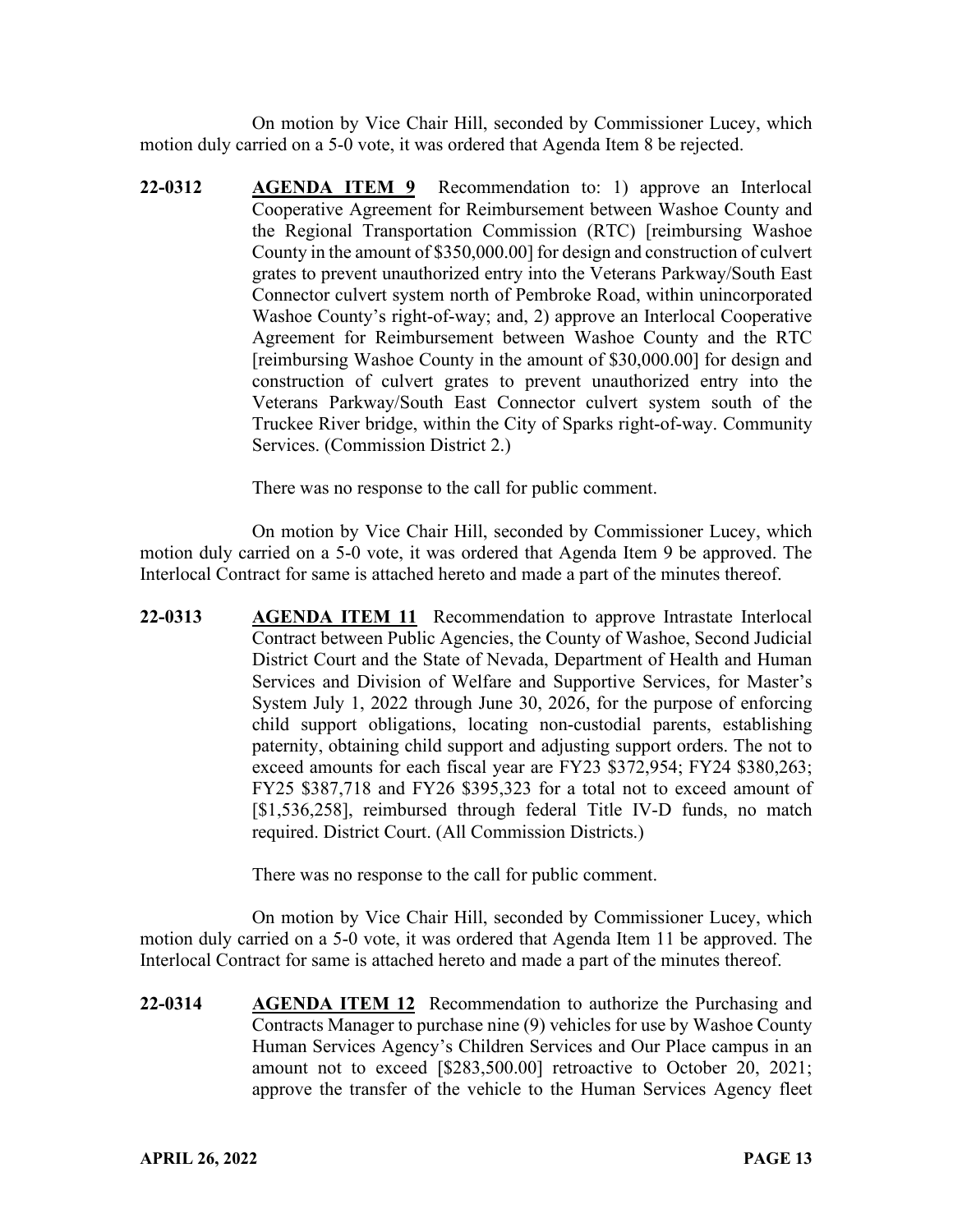managed by Equipment Services and direct the Comptroller's Office to make the appropriate asset adjustments. Human Services Agency. (All Commission Districts.)

There was no response to the call for public comment.

On motion by Vice Chair Hill, seconded by Commissioner Lucey, which motion duly carried on a 5-0 vote, it was ordered that Agenda Item 12 be authorized, approved, and directed.

**22-0315 AGENDA ITEM 13** Recommendation to: (1) engage in contract negotiations and, if successful, award contracts related to Request For Qualification (RFQ) 3185-22 Open Enrollment for Foster Care Services to: (a) 3 Angels Care, LLC. for the term of 14 (fourteen) months commencing May 1, 2022 to June 30, 2023 in an amount not to exceed [\$648,150.00] for the first fourteen months and an amount not to exceed [\$557,070.00] annually thereafter; and (b) Call to Compassion for the term of 14 (fourteen) months commencing May 1, 2022 to June 30, 2023 in an amount not to exceed [\$433,100.00] for the first fourteen months and an amount not to exceed [\$372,380.00] annually thereafter; with the provision for four (4), one (1) year renewal of each contract and if approved, (2) authorize the Purchasing and Contracts Manager to execute the Agreements. Human Services Agency. (All Commission Districts.)

There was no response to the call for public comment.

On motion by Vice Chair Hill, seconded by Commissioner Lucey, which motion duly carried on a 5-0 vote, it was ordered that Agenda Item 13 be awarded, approved, and authorized.

**22-0316 AGENDA ITEM 14** Recommendation to accept Community Corrections Partnership Block Grant from the Department of Health and Human Services - Juvenile Justice Programs Office in the amount of [\$321,622.43] to provide treatment and programming to youth referred to the Washoe County Department of Juvenile Services; for the period of 7/1/22-6/30/23 and authorize Elizabeth Florez, Director of Juvenile Services to sign grant award. No match required. Juvenile Services. (All Commission Districts.)

There was no response to the call for public comment.

On motion by Vice Chair Hill, seconded by Commissioner Lucey, which motion duly carried on a 5-0 vote, it was ordered that Agenda Item 14 be accepted and authorized.

**22-0317 AGENDA ITEM 15** Recommendation to accept Title II Formula Grant from the Juvenile Justice Programs Office in the amount of [\$155,000] to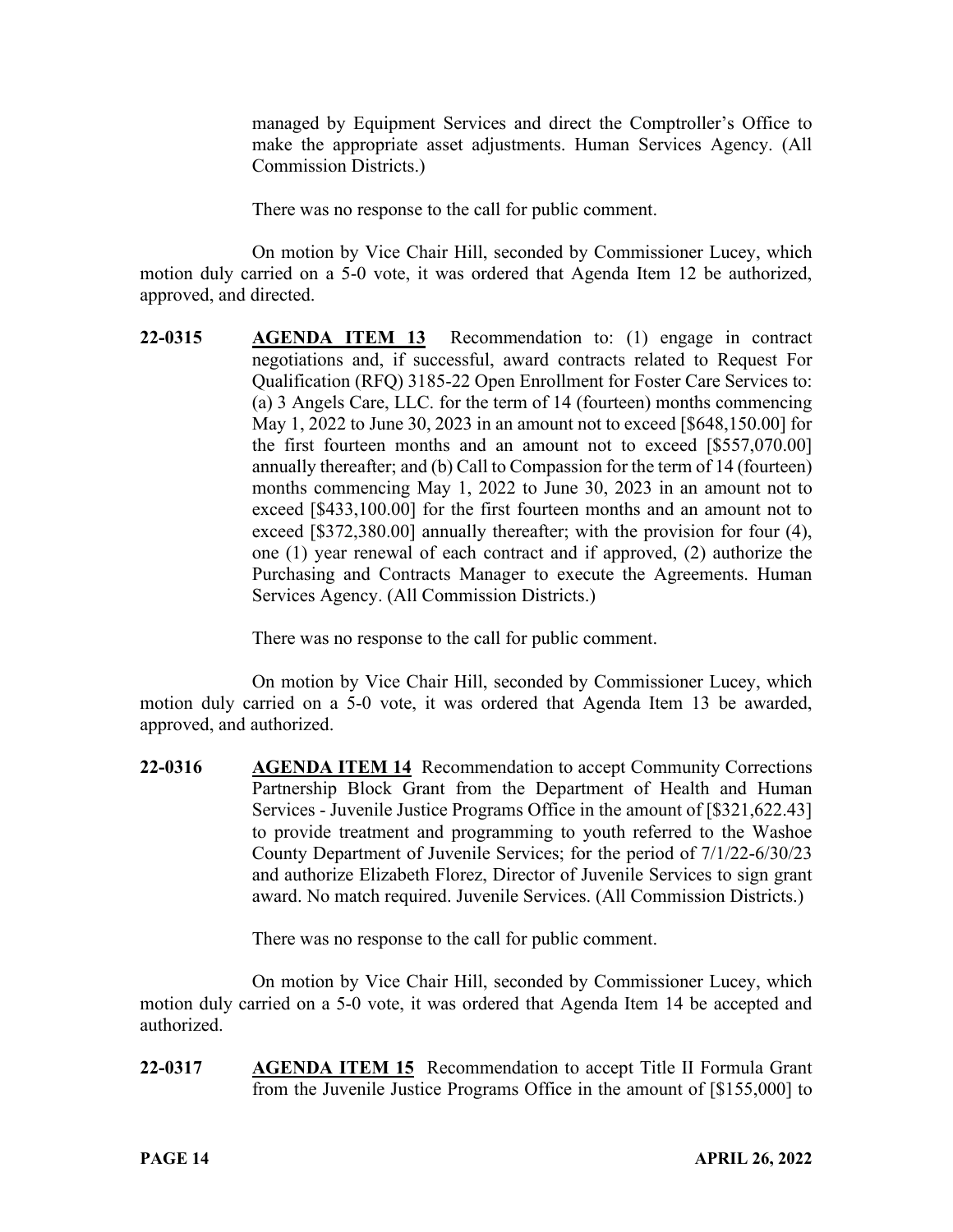fund early intervention efforts, trainings, programs, and activities directly connected to delinquency prevention; for the retroactive period of 1/1/22- 9/30/26 and authorize Elizabeth Florez, Director of Juvenile Services to sign grant award. No match required. If approved, direct the Comptroller's Office to make the necessary budget amendments. Juvenile Services. (All Commission Districts.)

There was no response to the call for public comment.

On motion by Vice Chair Hill, seconded by Commissioner Lucey, which motion duly carried on a 5-0 vote, it was ordered that Agenda Item 15 be accepted, authorized, approved, and directed.

**22-0318 AGENDA ITEM 16** Recommendation to Acknowledge the Publication of Notice of Intent to Augment Budgets and approval of the attached resolution to augment the Fiscal Year 2022 General Fund budget, pursuant to Nevada Revised Statute (NRS) 354.598005 and Nevada Administrative Code (NAC) 354.410, in the amount of [\$4,000,000] to appropriate previously unbudgeted sources consisting of FY22 Federal Emergency Management Association (FEMA) Reimbursements, to support the purchase of real property currently owned by Reno Housing Authority (RHA), located at 1775 E. 4th Street, Reno, NV, 89512, APN 008-211-50, 4.747 acres, as discussed by the Washoe Board of County Commissioners on April 12, 2022 (Item #5); and direct the Comptroller's Office to make the appropriate budget amendments (net impact to General Fund is zero). Manager's Office. (Commission District 3.)

There was no response to the call for public comment.

On motion by Vice Chair Hill, seconded by Commissioner Lucey, which motion duly carried on a 5-0 vote, it was ordered that Agenda Item 16 be acknowledged, approved, and directed. The Resolution for same is attached hereto and made a part of the minutes thereof.

**22-0319 AGENDA ITEM 18** Recommendation to approve the Forensic Support Services Agreements between Washoe County on behalf of Washoe County Sheriff's Office and various Local Law Enforcement Agencies: Airport Authority \$6,913; Carlin PD \$6,913; Carson City SO \$136,527; Elko County SO \$75,176; Elko PD \$93,323; Eureka County SO \$10,369; Humboldt County SO \$44,933; Lyon County SO \$110,604; Mineral County SO \$20,738; Nevada Gaming Control Board \$2,074; NV Department of Wildlife \$4,839; Pyramid Lake PD \$17,282; Storey County SO \$44,933; University of Nevada PD \$23,503; Washoe County School PD \$11,060; West Wendover PD \$32,836; White Pine County SO \$14,690; Winnemucca PD \$59,623 for Forensic Laboratory Analysis Service fees for the term of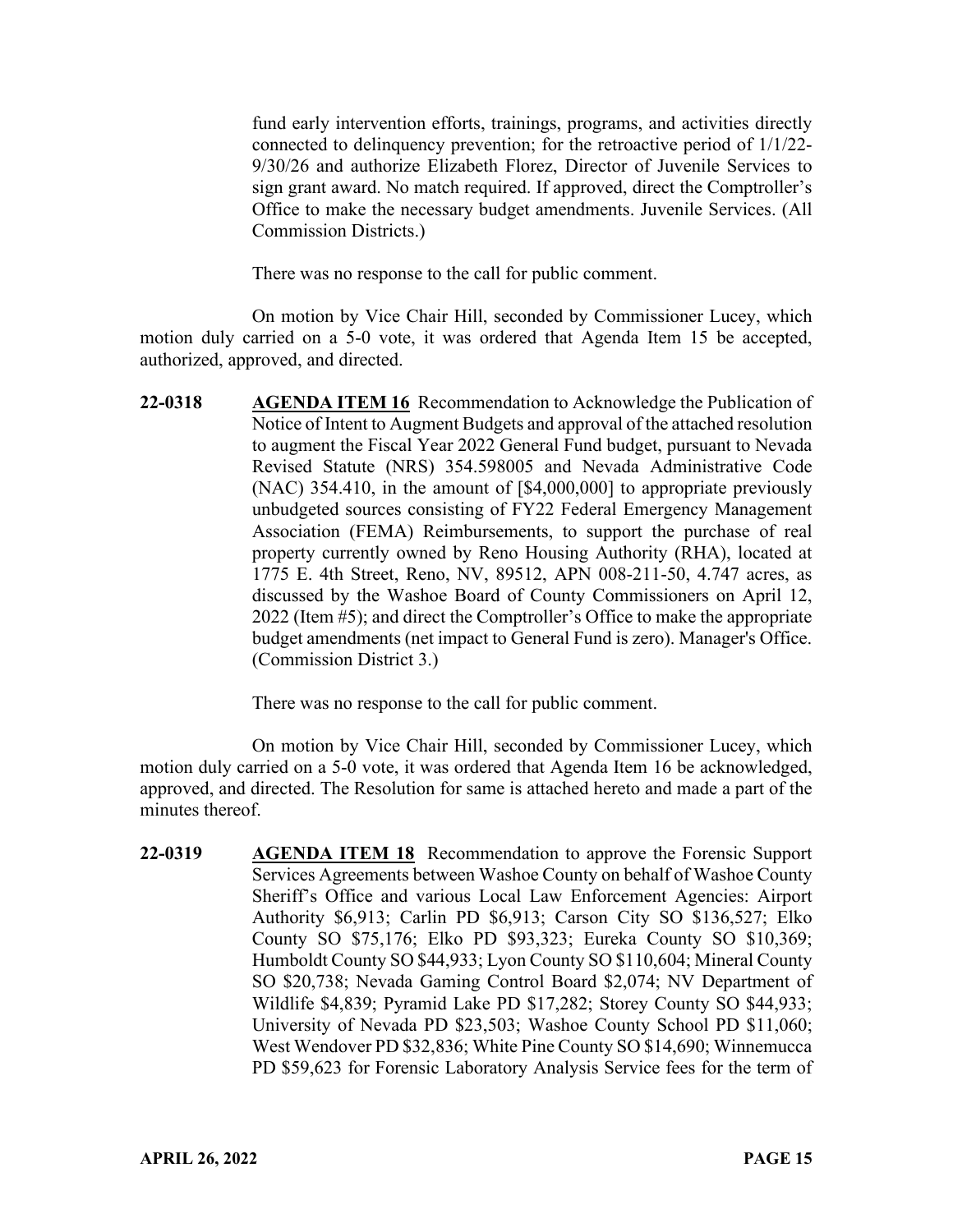July 1, 2021 to June 30, 2022 with a total income of [\$716,336.00]. Sheriff. (All Commission Districts.)

There was no response to the call for public comment.

On motion by Vice Chair Hill, seconded by Commissioner Lucey, which motion duly carried on a 5-0 vote, it was ordered that Agenda Item 18 be approved. The Interlocal Contracts for same are attached hereto and made a part of the minutes thereof.

**22-0320 AGENDA ITEM 19** Recommendation to approve an Interlocal Agreement between Washoe County on behalf of Washoe County Sheriff's Office and the City of Sparks on behalf of Sparks Police Department for dispatch services in an amount not to exceed [\$350,000.00 for contract term] to be billed monthly and paid to the Washoe County Sheriff's Office Communications Center for services rendered for 48 hours weekly to Sparks Police Department - Communications Center for Call Taking, Radio Law Enforcement, and Radio Fire Dispatch services, for the retroactive period of October 9, 2021 to the expiration date of August 1, 2022. Sheriff. (All Commission Districts.)

There was no response to the call for public comment.

On motion by Vice Chair Hill, seconded by Commissioner Lucey, which motion duly carried on a 5-0 vote, it was ordered that Agenda Item 19 be approved. The Interlocal Contract for same is attached hereto and made a part of the minutes thereof.

**22-0321 AGENDA ITEM 20** Recommendation to approve the reimbursement of costs incurred by the City of Reno, the City of Sparks, the Washoe County School District, and Washoe County for expenses related to and in support of the Enhanced 911 Emergency Response System and portable event recording devices, as recommended by the 911 Emergency Response Advisory Committee on March 31, 2022, and November 18, 2021, in an amount not to exceed [\$569,484] as specified within the adopted Enhanced 911 Fund's operating budget. Technology Services. (All Commission Districts.)

There was no response to the call for public comment.

On motion by Vice Chair Hill, seconded by Commissioner Lucey, which motion duly carried on a 5-0 vote, it was ordered that Agenda Item 20 be approved.

**22-0322 AGENDA ITEM 10** Recommendation to approve a Memorandum of Understanding and Interagency Agreement (MOU) between Washoe County, the United States Department of the Interior, Bureau of Land Management, and the United States Department of Agriculture, United States Forest Service to establish a general framework for cooperation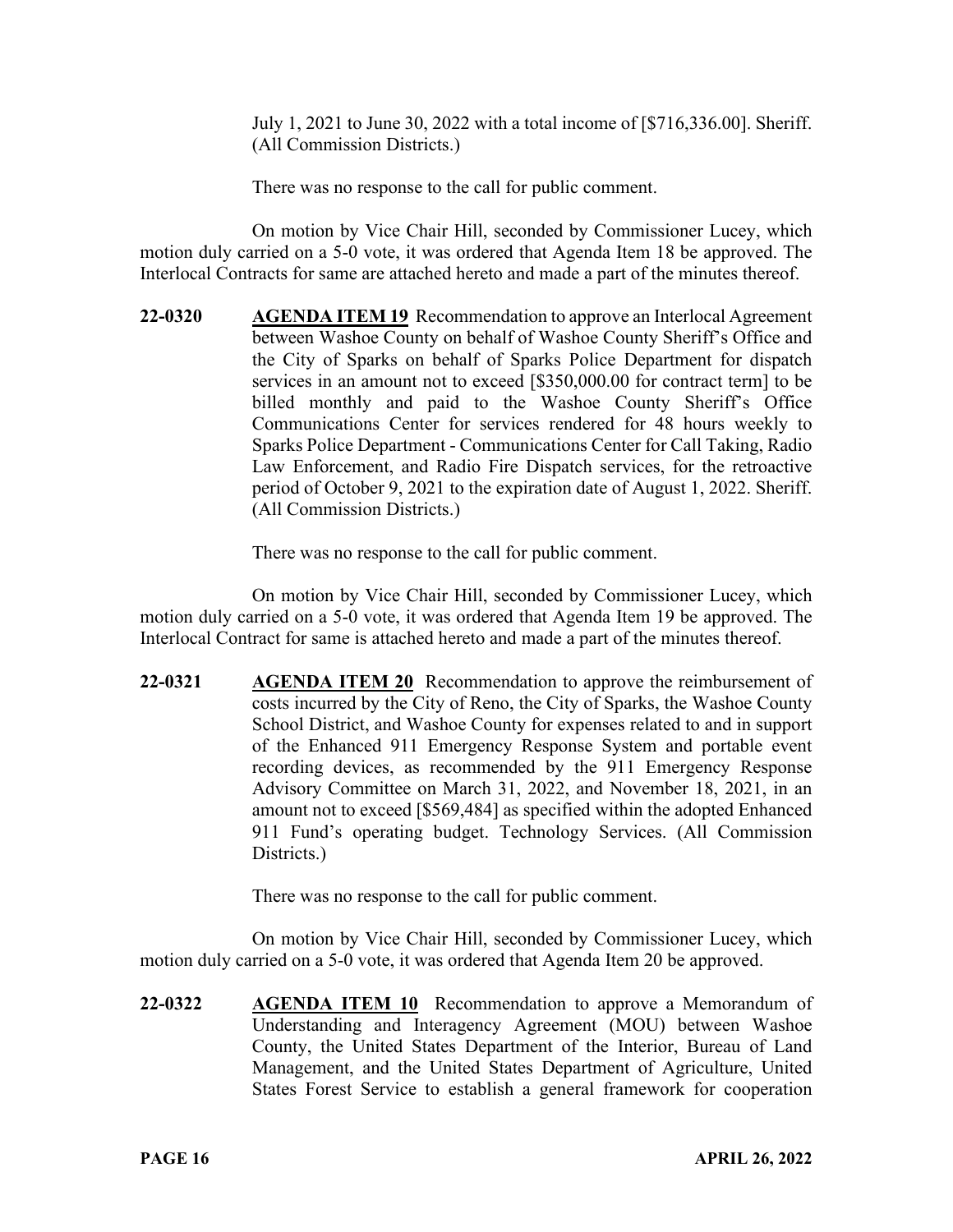between agencies and work towards addressing key issues related to recreational shooting in populated areas; and if approved, authorize Assistant County Manager David Solaro to execute the MOU. Community Services. (Commission District 5.)

Assistant County Manager David Solaro said recreational shooting conflicts were a topic that came before the Board on a regular basis, and the issues regularly came before the Bureau of Land Management and the US Forest Service, as the custodians of public lands in the region. He explained the MOU was a way for all three agencies to coordinate their responses to the changing needs of the County. The plan, he explained, was to get involved with Citizen Advisory Boards to determine areas to study for recreational shooting and conflicts with development and other outdoor land users. He believed the MOU would allow for the appropriate and safe use of federal lands.

Commissioner Herman said she had been asking for this first step, and she thanked Mr. Solaro for taking action.

Chair Hartung noted the agenda item was for District 5 and hoped it would extend to other districts, as he knew other Board members had issues with recreational shooting. He opined a designated area for shooting would be beneficial and alleviate concerns from the community. Mr. Solaro commented there was an error on the agenda and the MOU was countywide and covered all districts.

Chair Hartung asked Assistant District Attorney Nathan Edwards whether the error on the agenda would cause any problems. Attorney Edwards stated the agenda item did not limit the MOU to District 5.

There was no response to the call for public comment.

On motion by Commissioner Jung, seconded by Commissioner Herman, which motion duly carried on a 5-0 vote, it was ordered that Agenda Item 10 be approved and authorized.

**22-0323 AGENDA ITEM 17** Recommendation to approve the use of General Fund Contingency in the total amount of [\$7,500,000] for fiscal year 2022 in accordance with Nevada Revised Statute (NRS) 354.598005 to (1.) increase expenditure authority for Conflict Counsel - General Fund in the amount of \$300,000 for fiscal year 2022, to support conflict attorneys [\$40,000), and mental health evaluations including competency and risk assessments [\$260,000]; and (2.) increase cross-fund and cross-functional budget appropriation transfers in the amount of \$7,200,000 to (a.) the Indigent Fund to support the Riverhouse project to rehabilitate buildings  $\#14 \& \#15$  on the Our Place Campus at 480 Galetti Way, supporting the first location women stay when entering the Crossroads program [\$2,500,000] and Our Place Building 2A Renovation project to support establishing continuity between entry and onsite program areas for Crossroads and Our Place, as well as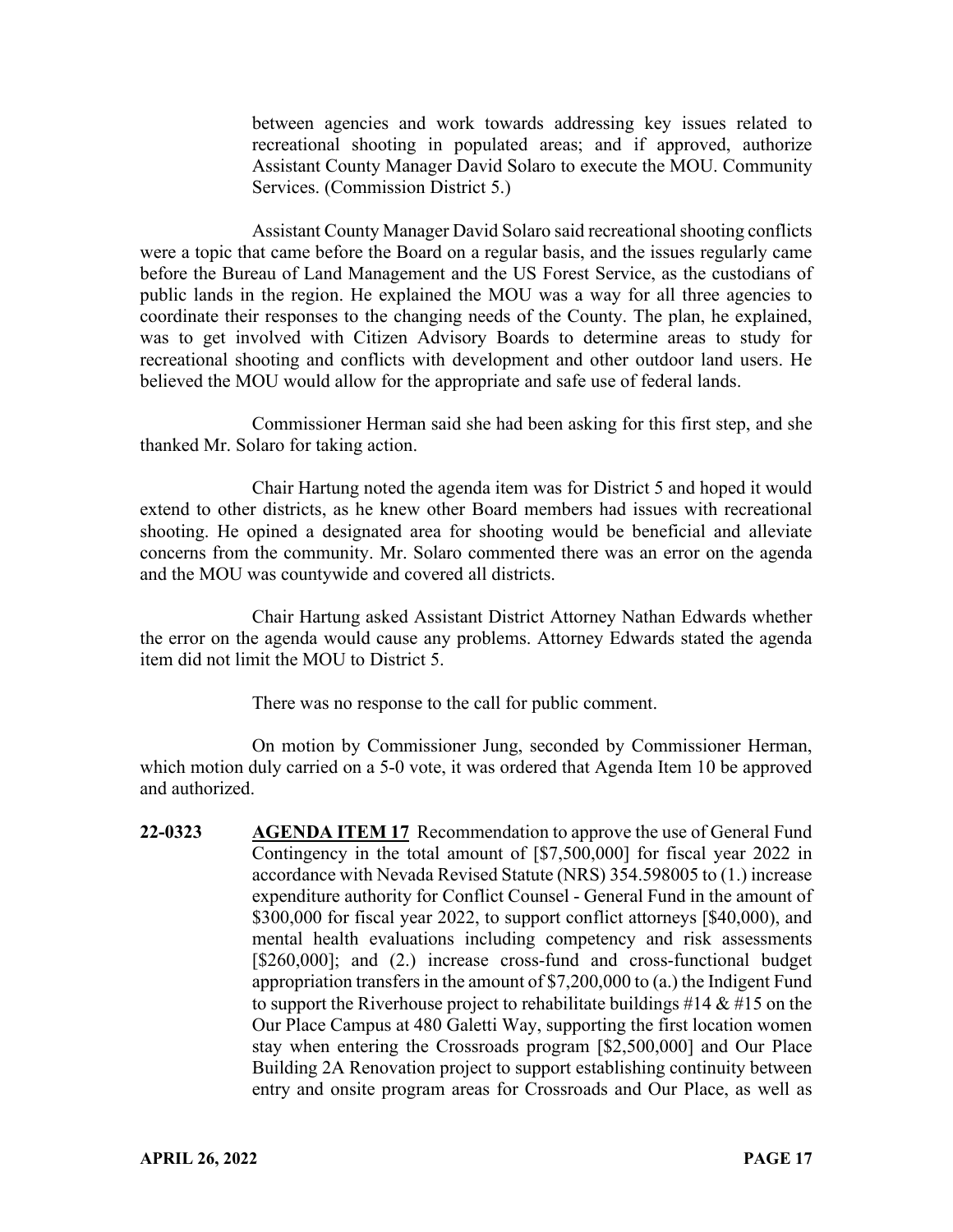office, meeting and clinic dedicated spaces on the Our Place Campus [ $$500,000$ ]; to (b.) the Roads Fund in the total amount of  $[$1,200,000]$  to support one-time costs supporting Rebuilding American Infrastructure with Sustainability and Equity (RAISE) grant match for a rural road reconstruction project near Gerlach for planning, design, easement, etc., and/or other unfunded projects; and (c.) to the Homelessness Fund in the total amount of [\$3,000,000] to support FY22 Cares Campus operating costs; and direct the Comptroller to make the appropriate budget amendments, budget appropriation transfers, and cash transfers. [Total fiscal year 2022 impact \$7,500,000; net fiscal impact \$-0-]. Manager's Office. (All Commission Districts.)

Budget Manager Lori Cooke said the Conflict Counsel handled cases that the Public Defender could not, and there was a need for additional funding based on caseload increases throughout the current fiscal year. The budget appropriation transfers allocated available resources left at the end of the fiscal year to the Riverhouse Project and the Our Place Building 2A. She noted the Riverhouse and Our Place Building 2A had not been funded when the original Our Place building was funded. Regarding the Rural Road Reconstruction Project near Gerlach, she said if the County was successful in getting a grant for the roads fund there was a possibility of reimbursement for the project. The funds from the general fund contingency could be used for other projects in the roads fund if they were not used for the Gerlach Project.

Ms. Cooke explained the Cares Campus had a cost-share agreement with the Cities of Sparks and Reno for operating fees, however, there was still uncertainty regarding reimbursement resources. She said the Cares Campus had encountered cost escalations. Ms. Cooke said if Agenda Item 17 was approved, it would leave \$1 million in the general fund contingency. Anything not accessed by the end of the fiscal year would stay in the general fund and become part of the fund balance.

Vice Chair Hill asked for clarification on what road in Gerlach would undergo reconstruction. Assistant County Manager David Solaro explained the impacted roads were County Road 34 which went out to the Playa and Washoe County Route 447 towards Cedarville. Due to increased usage on the roads, replacements were needed to bring the roadways up to the County standard. The County was working on getting federal infrastructure grant funding for the project, and the amount requested from the general fund contingency was a match for that grant. He informed the County wanted to design the roads appropriately to react to the traffic on the roadways.

Vice Chair Hill asked whether the funding was for an expansion of the road. Mr. Solaro responded it was only for rehabilitation of the road, not an expansion. Vice Chair Hill commended the team involved in the Crossroads Capital Project. She had toured the property recently with members of the community and everyone was impressed with the project. She noted the buildings did need some updates and she was pleased to see money going towards that.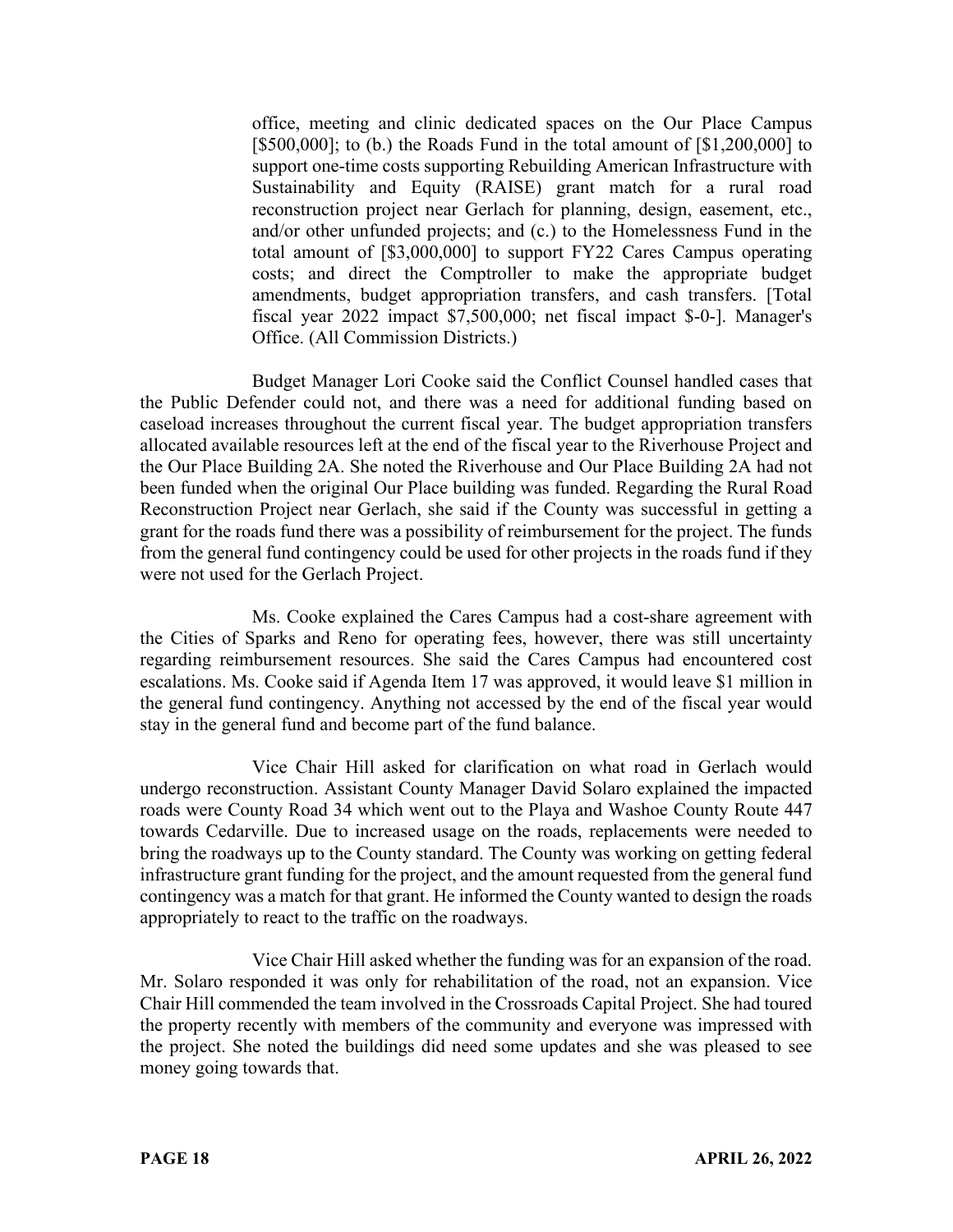Chair Hartung asked whether the road repairs in Gerlach were due to consistent traffic or traffic due to the Burning Man event. Mr. Solaro explained it was a combination of both things. He commented Burning Man was a two to three-month impact on the roads, however, there was a lot of truck traffic coming from California on Washoe County Route 447. He said there was a large amount of public land in Northern Washoe County that was accessed through the City of Gerlach. He noted that traffic studies had been done on the roads and the improvements were to ensure public safety.

Chair Hartung asked whether the County placed a road maintenance impact fee on the Burning Man ticket price. Mr. Solaro responded no and said the County met regularly with the Burning Man organization to discuss infrastructure impacts. Chair Hartung wondered whether the Board should have a discussion about placing an impact fee on the ticket price. He said the County imposed road impact fees on many things, such as building a house. The fees, he explained, would go towards maintaining the road for the Burning Man event so people could enter and exit safely.

County Manager Eric Brown said the County was having ongoing discussions with the Burning Man organization regarding many issues and if the Board desired, he could open a discussion regarding road impact fees. He stated the County's relationship with the organization was good and he would be happy to bring back Burning Man's feedback to the Board. Chair Hartung clarified the discussion regarding impact fees was not intended to be adversarial, however, it was the cost of doing business. He noted there was very little traffic in the City of Gerlach prior to Burning Man moving the event to the area.

Chair Hartung read information from the Staff Report and asked whether the Conflict Counsel was an unfunded mandate for the County. Ms. Cooke explained the State terminated its contract for providing competency evaluations at the Lake's Crossing Center. Her understanding was the termination was due to the State not having the resources to provide the service. She said there was some offset regarding funding because the County was not paying for the services from the State, however, the evaluations did cost more when getting the services from individual providers. Chair Hartung noted this was one of many unfunded mandates that were coming. He said individually the dollars were not large but collectively, the money spent on unfunded mandates was significant.

Commissioner Jung said the County had been a terrific partner to the Burning Man organization. She noted the Board supported Burning Man despite discontent from citizens about the event. She mentioned the risk the County took by sending deputies from the Washoe County Sheriff's Office to the event. She stated the County had been instrumental in the process of getting broadband to the Gerlach area. She opined the Burning Man organization would be opposed to the County adding a surcharge on the tickets. She thought the region had missed opportunities to market itself as Burning Man country and said the County could get a lot more out of Burning Man than what it got. She proposed the idea of the County setting up a booth at Burning Man to recruit Fortune 500 companies to the region. She opined if the University of Nevada, Reno embraced Burning Man, it would entice students to the area.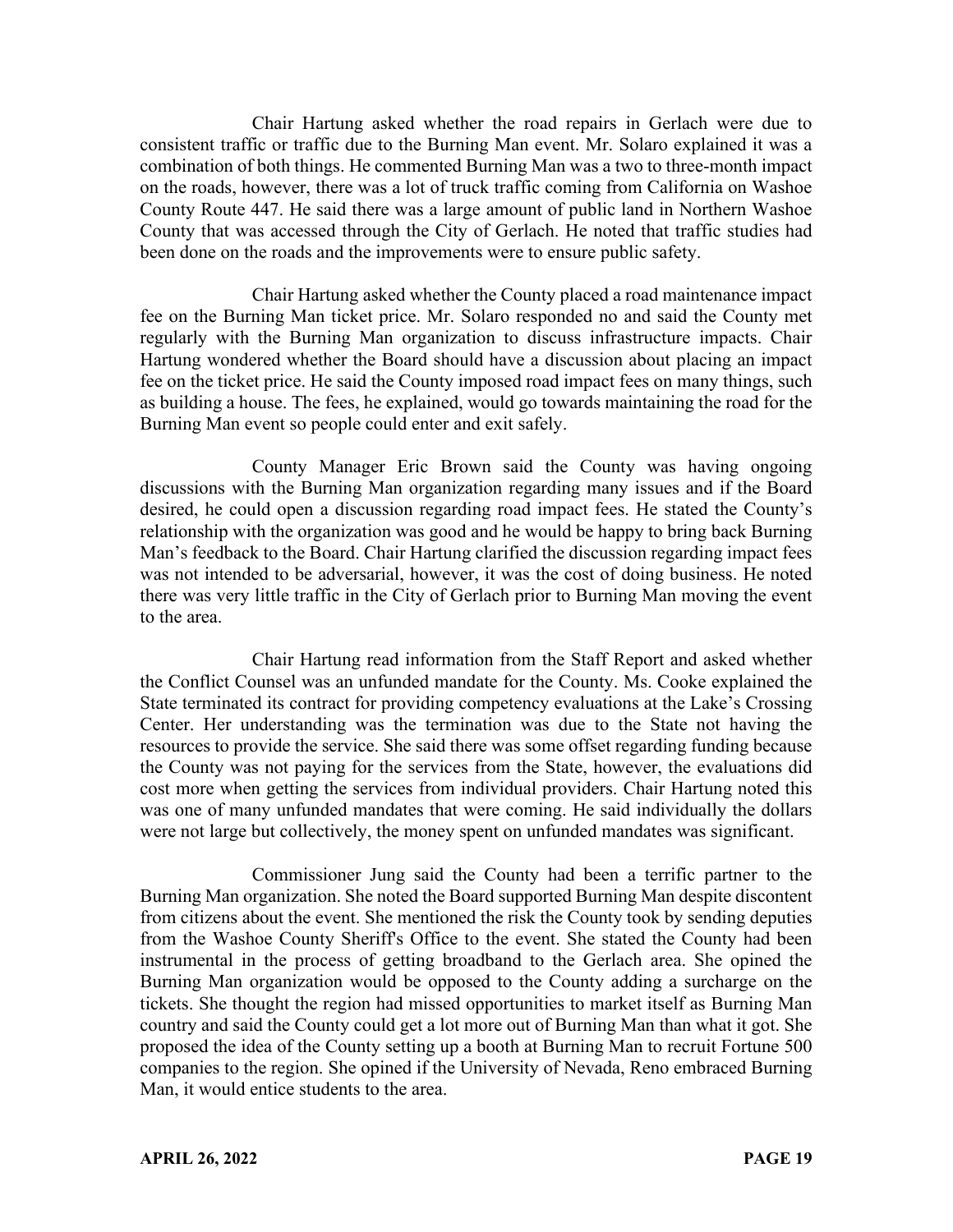There was no response to the call for public comment.

On motion by Vice Chair Hill, seconded by Commissioner Herman, which motion duly carried on a 5-0 vote, it was ordered that Agenda Item 17 be approved and directed.

**22-0324 AGENDA ITEM 21** Introduction and first reading of an ordinance pursuant to NRS 278.0201 through 278.0207 approving an "Amended and Restated Development Agreement (Sierra Reflections)" between Washoe County and World Properties, Inc. for Sierra Reflections, a residential subdivision originally approved in 2006 (Tentative Map TM06-001). The project is a 938-lot, single-family residential, common open space subdivision as authorized in Article 408 of the Washoe County Development Code. This agreement extends the deadline for filing the first final map from June 14, 2022 to June 14, 2024. The project is bordered on the north by Pagni Lane, on the east by old US Highway 395, on the south and as far south as Little Washoe Lake in the Pleasant Valley area. The project encompasses 29 parcels that total approximately 759.6 acres. The parcels are located within the South Valleys Area Plan and Washoe County Commission District No. 2. (Assessor's Parcel Numbers: 046-080-40; 046- 060-45, 47, & 55; 046-100-02, 03, 04, 07, & 10; 046-090-01, and 04 through 18, and 23 through 26). And, if approved, schedule a public hearing, second reading and possible adoption of the ordinance for May 24, 2022 and authorization for the Chair to execute the Amended and Restated Development Agreement. Community Services. (Commission District 2.)

Janis Galassini, County Clerk, read the title for Bill No. 1877.

Planner Julee Olander conducted a PowerPoint presentation and reviewed slides with the following titles: Request; Background (4 slides); Analysis; and Possible Motion. She informed the Board that the applicant was present if the Board wished to speak with him.

Commissioner Lucey had issues with the extension and noted the matter had been before the Board on many occasions. The project was originally approved by the Planning Commission for a final map in 2006 and the deadline had been extended in 2008, 2010, 2014, and 2020. He opined the applicants were unsure of the direction they would proceed, and he had concerns about the well system that would be required. It was difficult for him to allow ongoing extensions for a project that had not been identified.

Commissioner Lucey explained he was happy to support projects that were smart, strategic, and met the needs of the community, however, this project would not immediately provide units to help the housing crisis. He opined the applicants needed to identify what the project was and reapply. He voted in favor of giving the applicant extensions two previous times and felt he had given the applicant ample time to move forward with the project. He believed the numerous extensions granted for this project were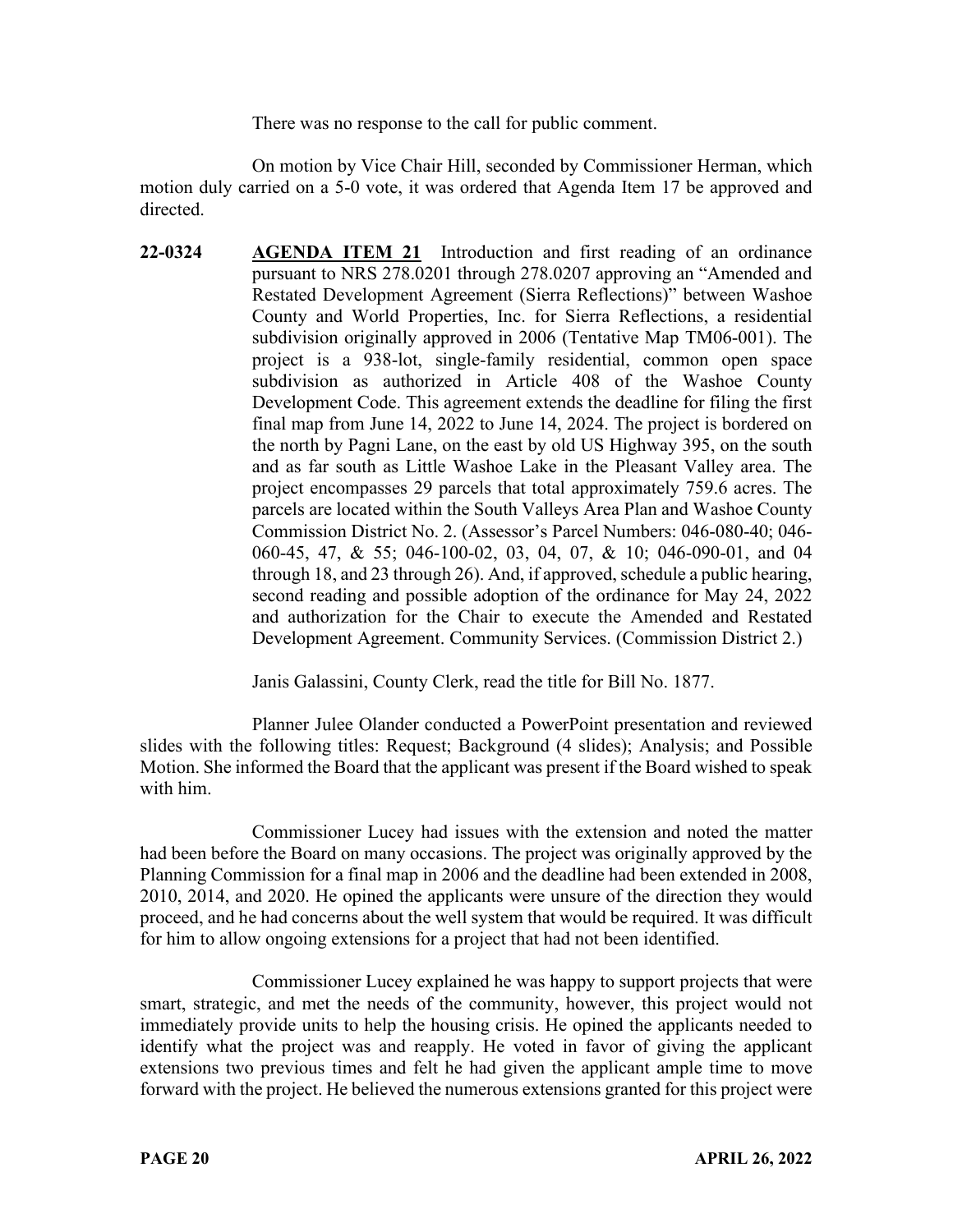concerning to the developers who provided their product in a timely fashion. He would not support moving forward with the extension.

Chair Hartung noted this matter had started long before any of the Board members had taken office. He said there had been problems with the water resources for the project and noted the water resources had to be double dedicated. He commented the Board saw a large number of similar perennial requests for extensions. He was in agreement with Commissioner Lucey that the extension should not be granted and asked Assistant District Attorney Nathan Edwards about the procedure if nobody introduced the bill. Attorney Edwards responded the bill would die.

On the call for public comment, Mr. Cliff Low said he lived in Washoe Valley near the proposed project. He had given public comment two years prior when the project was up for its last extension, and he was still in opposition to the project. He said the water for Pleasant Valley was over 150 percent allocated, and he wondered where the water would come from for this project. He encouraged the Board members to drive through the proposed project area and imagine 900 homes built there. He noted the comprehensive plan amendment was approved in 2004, and he opined the project was a slippery slope.

# **12:35 p.m. Vice Chair Hill left the meeting.**

Mr. William Naylor, a Washoe Valley resident, agreed with the comments Chair Hartung and Commissioner Lucey made. He opined the project did not meet the requirements to move forward because Nevada Revised Statutes and the Washoe County Code required that the amended development agreement be consistent with the Master Plan. He noted he had not seen a written finding that showed the project was consistent with the Master Plan or the South Valley Area Plan. He was concerned about the parcels and density allowed in the project area, and he opined the current area plan and resources did not support the development. He asked the Board to deny the extension for the project.

Mr. Ken Krater explained the project came forward from an agreement between the City of Reno and the County to replace the resort that had been previously approved for the project site. He noted outreach to the community had been done and the project was approved by three Citizen Advisory Boards because a residential project was preferred over a resort. He said Truckee Meadows Fire Protection District Chief Charles Moore was supportive of the project due to past fires in the project area and the potential for additional fire hydrants when the area was developed. He noted the development had been held up because the County had not completed the Reach 3 Sanitary Sewer through Pleasant Valley. With the sewer finally underway, the applicants had hired engineers to design the reach for the sewer and were conducting hydrology, drainage, and traffic studies. He opined the project still fit the area perfectly, and he said it would provide 928 residential units and result in a significant amount of property tax revenue.

County Clerk Jan Galassini stated an email received from Mr. Tom Daly would be placed on file.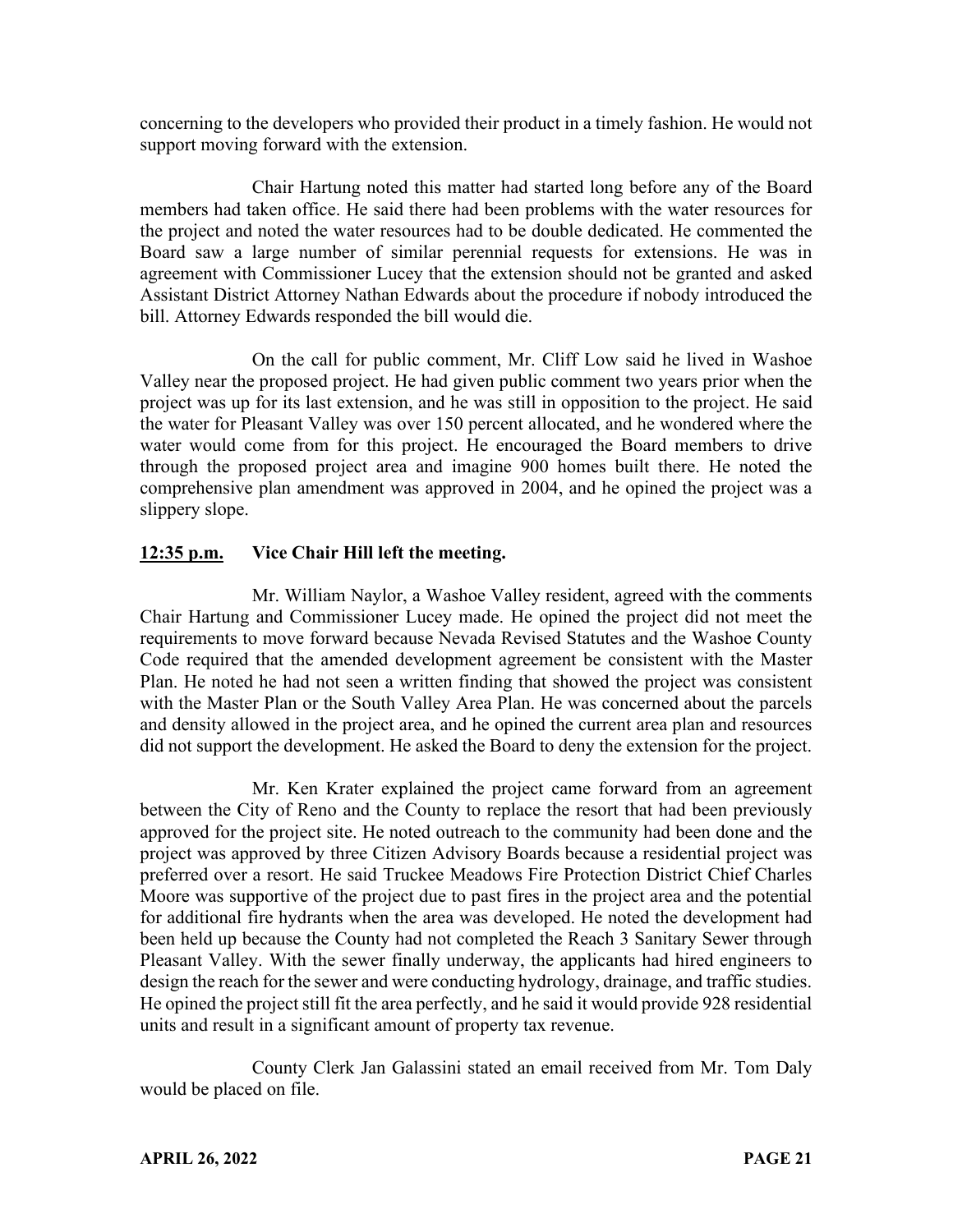Commissioner Lucey acknowledged Mr. Krater's comments, however, he noted the support given to the project had been in 2006 and the community and demographics had changed since then. He believed the project had not evolved and Mr. Krater's comments that work had begun did not reassure him that the project had moved forward. He opined the applicant needed to start the process over again so it could be successful on the merits Mr. Krater said it had. For Mr. Krater to state the project stalls were due to Washoe County did not reassure nor give Commissioner Lucey reason to support the extension. He opined the County had gone above and beyond to be accommodating regarding the project and 16 years of non-response from the applicant did not show good faith that the necessary actions to move forward had happened.

Chair Hartung was frustrated with the way the County's Developmental Code worked and said he was not in favor of clustering, even though it benefitted the County. He noted there was not an introduction of the item from any member of the Board and asked Attorney Edwards whether anything else was needed. Attorney Edwards said Chair Hartung should consider doing a motion to not introduce the item.

On motion by Commissioner Lucey, seconded by Chair Hartung, which motion duly carried on a 4-0 vote with Vice Chair Hill absent, it was ordered that Agenda Item 21 not be introduced.

**22-0325 AGENDA ITEM 22** Public Hearing: Second reading and adoption of an ordinance amending the Washoe County Code at Chapter 110 (Development Code), Article 324, by repealing sections 110.324.50(e)(11) and 110.324.50(f)(9) related to placement standards for new monopole antennas and lattice towers regulating emergency service communication facilities which are owned and operated by governmental agencies; and by adding a new section governing Emergency Service Communication Facilities which shall be permitted in all regulatory zones with an approved special use permit, and which addresses requirements for: a. General; b. Application; c. Exemptions; d. Findings; e. Right-of-Way; f. Height and Standards; g. Fencing; and h. Antenna Types; and all matters necessarily connected therewith and pertaining thereto. Community Services. (All Commission Districts.)

The Chair opened the public hearing by calling on anyone wishing to speak for or against adoption of said ordinance. There being no response, the hearing was closed.

Jan Galassini, County Clerk, read the title for Ordinance No. 1685, Bill No.

1875.

On motion by Commissioner Lucey, seconded by Commissioner Jung, which motion duly carried on a 4-0 vote with Vice Chair Hill absent, it was ordered that Ordinance No. 1685, Bill No. 1875, be adopted, approved, and published in accordance with NRS 244.100.